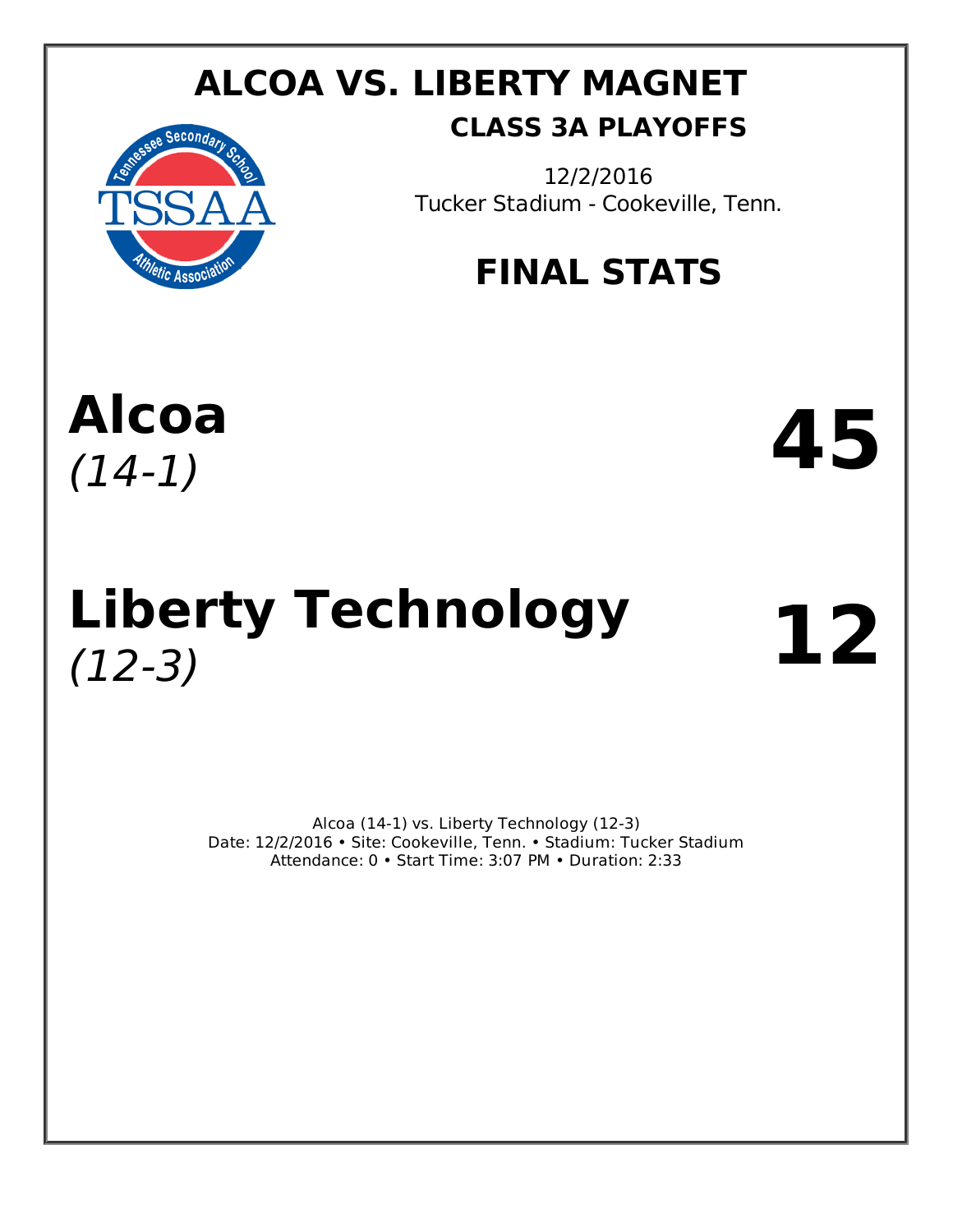#### **Scoring Summary(Final) Alcoa vs. Liberty Technology (12/2/2016 at Cookeville, Tenn.)**

Alcoa (14-1) vs. Liberty Technology (12-3) Date: 12/2/2016 • Site: Cookeville, Tenn. • Stadium: Tucker Stadium Attendance: 0

| <b>Score by Quarters</b> |    |    | Total |
|--------------------------|----|----|-------|
| Alcoa                    | 14 | 14 | 45    |
| Liberty Technology       |    |    |       |

|     | <b>Qtr Time Scoring Play</b>                                                      | $V-H$     |
|-----|-----------------------------------------------------------------------------------|-----------|
|     | 1st 09:20 ALCOA - M. Salter 2 yd TD RUSH (KICK by B. Smith), 7-47 2:40            | $7-0$     |
|     | 1st 06:37 ALCOA - Wright 21 yd TD RUSH (KICK by B. Smith), 2-19 0:46              | $14-0$    |
|     | 1st 05:32 LIB - Ballard 32 yd TD RUSH 5-46 1:05                                   | $14-6$    |
| 2nd | 07:09 ALCOA - B. Smith 37 yd FG 9-48 5:09                                         | $17-6$    |
| 2nd | 01:17 LIB - Ballard 1 yd TD RUSH 12-58 5:52                                       | $17-12$   |
| 3rd | 06:01 ALCOA - Wright 72 yd TD RUSH (KICK by B. Smith), 5-82 2:03                  | $24-12$   |
| 3rd | 00:20 ALCOA - Myers 6 yd TD RUSH (KICK by B. Smith), 8-42 3:55                    | $31 - 12$ |
| 4th | 10:46 ALCOA - Ogle-Kellogg 70 yd TD PASS from Myers (KICK by B. Smith), 1-70 0:11 | $38-12$   |
| 4th | 06:08 ALCOA - McNear 2 yd TD RUSH (KICK by B. Smith), 6-66 2:59                   | 45-12     |

Kickoff time: 3:07 PM • End of Game: 5:40 PM • Total elapsed time: 2:33 Officials: Referee: John Cook; Umpire: Gary Messer; Linesman: Jay Davis; Line judge: Eddie Golden; Back judge: Jared Mynatt; Field judge: J. Stringfield; Side judge: Daryl Brown; Scorer: ; Temperature: • Wind: • Weather: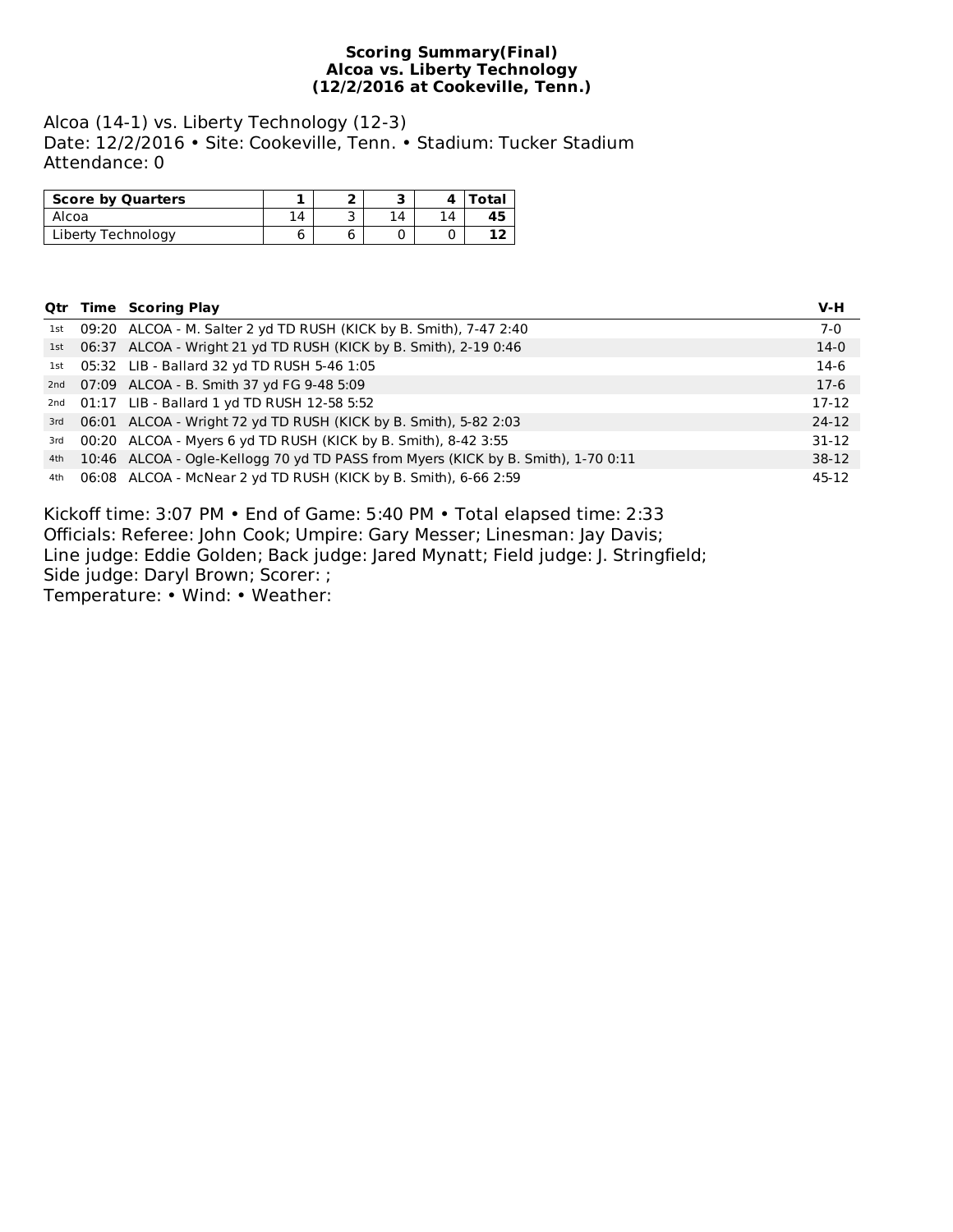#### **Team Statistics(Final) Alcoa vs. Liberty Technology (12/2/2016 at Cookeville, Tenn.)**

|                                  | <b>ALCOA</b>   | LIB           |
|----------------------------------|----------------|---------------|
| <b>FIRST DOWNS</b>               | 19             | 14            |
| Rushing                          | 16             | 7             |
| Passing                          | 2              | 6             |
| Penalty                          | $\overline{1}$ | $\mathbf{1}$  |
| <b>NET YARDS RUSHING</b>         | 399            | 132           |
| <b>Rushing Attempts</b>          | 46             | 39            |
| Average Per Rush                 | 8.7            | 3.4           |
| <b>Rushing Touchdowns</b>        | 5              | 2             |
| <b>Yards Gained Rushing</b>      | 407            | 165           |
| <b>Yards Lost Rushing</b>        | 8              | 33            |
| <b>NET YARDS PASSING</b>         | 81             | 86            |
| Completions-Attempts-Int         | $2 - 5 - 0$    | $7 - 16 - 1$  |
| Average Per Attempt              | 16.2           | 5.4           |
| Average Per Completion           | 40.5           | 12.3          |
| Passing Touchdowns               | 1              | 0             |
| <b>TOTAL OFFENSIVE YARDS</b>     | 480            | 218           |
| Total offensive plays            | 51             | 55            |
| Average Gain Per Play            | 9.4            | 4.0           |
| Fumbles: Number-Lost             | $0 - 0$        | $0-0$         |
| Penalties: Number-Yards          | $8 - 65$       | $6 - 52$      |
| <b>PUNTS-YARDS</b>               | $1 - 28$       | $5 - 177$     |
| Average Yards Per Punt           | 28.0           | 35.4          |
| Net Yards Per Punt               | 28.0           | 35.4          |
| Inside 20                        | $\mathbf{1}$   | 1             |
| 50+ Yards                        | 0              | 1             |
| <b>Touchbacks</b>                | $\mathbf 0$    | 0             |
| Fair catch                       | 0              | 0             |
| <b>KICKOFFS-YARDS</b>            | 8-406          | $3 - 104$     |
| Average Yards Per Kickoff        | 50.8           | 34.7          |
| Net Yards Per Kickoff            | 44.8           | $-7.7$        |
| <b>Touchbacks</b>                | 1              | 0             |
| Punt returns: Number-Yards-TD    | $0 - 0 - 0$    | $0 - 0 - 0$   |
| Average Per Return               | 0              | 0             |
| Kickoff returns: Number-Yards-TD | $2 - 48 - 0$   | $7 - 127 - 0$ |
| Average Per Return               | 24             | 18.1          |
| Interceptions: Number-Yards-TD   | $1 - 0 - 0$    | $0 - 0 - 0$   |
| Fumble Returns: Number-Yards     |                |               |
| <b>Miscellaneous Yards</b>       | $\mathbf 0$    | $\mathbf 0$   |
| <b>Possession Time</b>           | 23:15          | 24:45         |
| 1st Quarter                      | 06:10          | 05:50         |
| 2nd Quarter                      | 06:08          | 05:52         |
| 3rd Quarter                      | 05:58          | 06:02         |
| 4th Quarter                      | 04:59          | 07:01         |
| <b>Third-Down Conversions</b>    | 4 of 9         | 3 of 12       |
| <b>Fourth-Down Conversions</b>   | 2 of 2         | $2$ of $3$    |
| Red Zone Scores-Chances          | 4 of 4         | $1$ of $2$    |
| Touchdowns                       | 3              | 1             |
| <b>Field Goals</b>               | $1$ of $1$     | $0$ of $0$    |
| Sacks By: Number-Yards           | $1 - 3$        | $0-0$         |
| <b>PAT Kicks</b>                 | $6-6$          | $0 - 1$       |
| <b>Field Goals</b>               | $1$ of $1$     | of            |
| Points off turnovers             | 7              | 0             |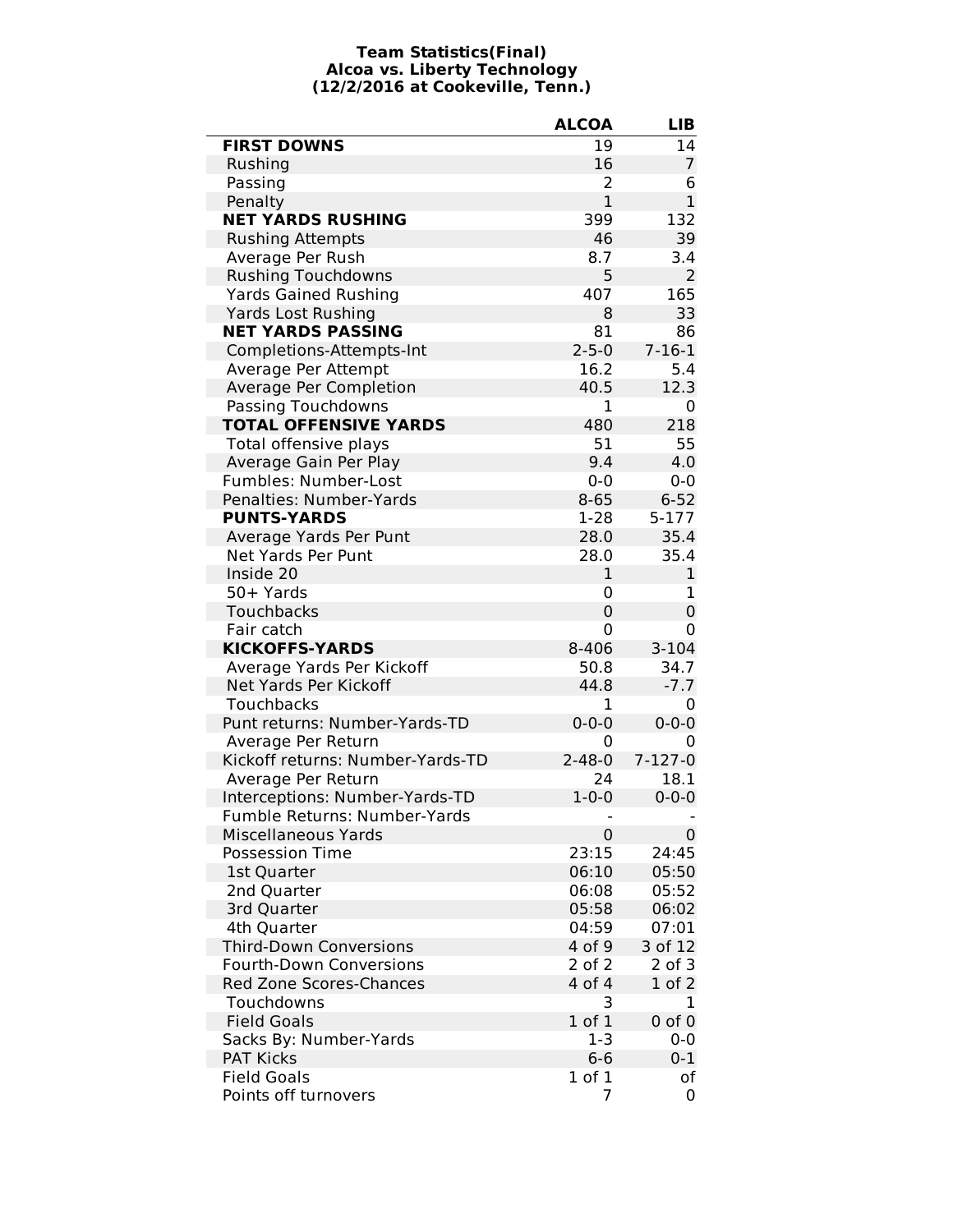#### **Individual Statistics(Final) Alcoa vs. Liberty Technology (12/2/2016 at Cookeville, Tenn.)**

| <b>Rushing</b>     | No.            |                 | Gain           |                | Loss           | Net          | TD             | Lg           |              | Avg            | <b>Rushing</b>    |
|--------------------|----------------|-----------------|----------------|----------------|----------------|--------------|----------------|--------------|--------------|----------------|-------------------|
| Wright             |                | 18              | 165            |                | 4              | 161          | $\overline{2}$ | 72           |              | 8.9            | <b>Ballard</b>    |
| McNear             |                | 5               | 73             |                | 0              | 73           | 1              | 63           |              | 14.6           | Pewitte           |
| Myers              |                | 11              | 73             |                | 3              | 70           | 1              | 19           |              | 6.4            | Newble            |
| Tyson              |                | 3               | 56             |                | 0              | 56           | 0              | 49           |              | 18.7           | Castille          |
| M. Salter          |                | 7               | 33             |                | 1              | 32           | 1              | 11           |              | 4.6            | <b>TEAM</b>       |
| Ogle-Kellogg       |                | $\mathbf{1}$    | 6              |                | 0              | 6            | 0              | 6            |              | 6              | <b>Totals</b>     |
| McCord             |                | $\mathbf{1}$    | $\mathbf{1}$   |                | 0              | $\mathbf{1}$ | 0              | $\mathbf{1}$ |              | 1              |                   |
| <b>Totals</b>      |                | 46              | 407            |                | 8              | 399          | 5              | 72           |              | 8.7            |                   |
| <b>Passing</b>     | C-A-I          |                 |                | Yds            | TD             |              | Long           |              |              | Sack           | <b>Passing</b>    |
| Myers              | $2 - 5 - 0$    |                 |                | 81             | $\mathbf{1}$   |              | 70             |              |              | 0              | Newble            |
| <b>Totals</b>      | $2 - 5 - 0$    |                 |                | 81             | $\mathbf{1}$   |              | 70             |              |              | 0              | <b>Totals</b>     |
| Receiving          |                | No.             |                |                | Yards          | <b>TD</b>    |                | Long         |              | Tgt            | <b>Receiving</b>  |
| Ogle-Kellogg       |                |                 | 2              |                | 81             | $\mathbf{1}$ |                | 70           |              | 5              | Castille          |
| <b>Totals</b>      |                |                 | $\overline{2}$ |                | 81             | $\mathbf{1}$ |                | 70           |              | $\overline{5}$ | Leasure           |
|                    |                |                 |                |                |                |              |                |              |              |                | Wilder            |
|                    |                |                 |                |                |                |              |                |              |              |                | <b>Totals</b>     |
| <b>Punting</b>     |                | No.             | Yds            |                | Avg            | Long         |                | In20         |              | тв             | <b>Punting</b>    |
| Ogle-Kellogg       |                | 1               | 28             |                | 28.0           |              | 28             |              | 1            | $\mathsf 0$    | Newble            |
| <b>Totals</b>      |                | $\mathbf{1}$    | 28             |                | 28.0           |              | 28             |              | $\mathbf{1}$ | $\overline{0}$ | Castille          |
|                    |                |                 |                |                |                |              |                |              |              |                | <b>Totals</b>     |
|                    |                | Punt            |                |                | <b>Kickoff</b> |              |                | Intercept    |              |                |                   |
| <b>Returns</b>     | No             | Yds             | Lg             | <b>No</b>      | Yds            | Lg           | <b>No</b>      | Yds          |              | Lg             | <b>Returns</b>    |
| Di. Johnson        | 0              | 0               | 0              | 1              | 24             | 24           | 0              |              | 0            | 0              | Long              |
| Cox                | 0              | 0               | 0              | 0              | $\Omega$       | 0            | 1              |              | 0            | 0              | <b>Bush</b>       |
| Wright             | 0              | 0               | 0              | $\mathbf 1$    | 24             | 24           | 0              |              | 0            | 0              | Castille          |
| <b>Totals</b>      | $\overline{0}$ | 0               | $\overline{0}$ | $\overline{2}$ | 48             | 24           | $\mathbf{1}$   |              | 0            | 0              | <b>Totals</b>     |
| <b>Field goals</b> |                | <b>Qtr Time</b> |                |                | Dist           |              |                | Result       |              |                | <b>Field goal</b> |
| <b>B.</b> Smith    | 2nd            |                 | 07:09          |                | 37 yards       |              |                | qood         |              |                |                   |
| <b>Kickoffs</b>    | No.            | Yards           |                |                |                | Avg          | ΤВ             |              | OВ           |                | <b>Kickoffs</b>   |
| Rankin             | 1              |                 | 42 yards       |                |                | 42           | $\mathbf 0$    |              | 0            |                | Perez             |
| <b>B.</b> Smith    | 7              |                 | 364 yards      |                |                | 52           | 1              |              | 0            |                |                   |
| <b>All-purpose</b> |                | Run             |                | Rcv            | <b>KR</b>      | <b>PR</b>    | IR             |              |              | Total          | All-purpos        |
| Wright             |                |                 | 161            | 0              | 24             | 0            | 0              |              |              | 185            | <b>Ballard</b>    |
| Ogle-Kellogg       |                |                 | 6              | 81             | 0              | 0            | 0              |              |              | 87             | Long              |
| McNear             |                |                 | 73             | 0              | 0              | 0            | 0              |              |              | 73             | Castille          |
| Myers              |                |                 | 70             | 0              | 0              | 0            | 0              |              |              | 70             | Leasure           |

#### **Alcoa Liberty Technology**

| Rushing            | No.          |                | Gain           |                | Loss           |                  | Net             | TD        |           | Lg     |                  | Avg          |
|--------------------|--------------|----------------|----------------|----------------|----------------|------------------|-----------------|-----------|-----------|--------|------------------|--------------|
| <b>Ballard</b>     | 12           |                | 90             |                | 3              |                  | 87              |           | 2         | 32     |                  | 7.3          |
| Pewitte            | 7            |                | 31             |                | 0              |                  | 31              |           | 0         | 13     |                  | 4.4          |
| Newble             | 18           |                | 44             |                | 20             |                  | 24              |           | 0         | 11     |                  | 1.3          |
| Castille           | 1            |                | 0              |                | 4              |                  | $-4$            |           | 0         | 0      |                  | $-4$         |
| TEAM               | $\mathbf{1}$ |                | 0              |                | 6              |                  | -6              |           | 0         | 0      |                  | -6           |
| <b>Totals</b>      | 39           |                | 165            |                | 33             |                  | 132             |           | 2         | 32     |                  | 3.4          |
| Passing            |              | $C-A-I$        |                | Yds            |                | TD               |                 |           | Long      |        |                  | Sack         |
| Newble             |              | $7 - 16 - 1$   |                |                | 86             | 0                |                 |           | 26        |        |                  | 1            |
| <b>Totals</b>      |              | $7 - 16 - 1$   |                |                | 86             | 0                |                 |           | 26        |        |                  | $\mathbf{1}$ |
| Receiving          |              | No.            |                |                | Yards          |                  | <b>TD</b>       |           |           | Long   |                  | Tgt          |
| Castille           |              |                | 4              |                | 32             |                  | 0               |           |           | 10     |                  | 6            |
| Leasure            |              |                | 2              |                | 50             |                  | 0               |           |           | 26     |                  | 4            |
| Wilder             |              |                | 1              |                | 4              |                  | 0               |           |           | 4      |                  | 2            |
| <b>Totals</b>      |              |                | 7              |                | 86             |                  | 0               |           |           | 26     |                  | 15           |
| <b>Punting</b>     | No.          |                | Yds            |                | Avg            |                  | Long            |           |           | In20   |                  | ΤВ           |
| Newble             | 1            |                | 41             |                | 41.0           |                  |                 | 41        |           |        | 0                | 0            |
| Castille           | 4            |                | 136            |                | 34.0           |                  |                 | 53        |           |        | 1                | 0            |
| <b>Totals</b>      |              | 5              | 177            |                | 35.4           |                  |                 | 53        |           |        | 1                | 0            |
|                    | Punt         |                |                |                | <b>Kickoff</b> |                  |                 |           |           |        | <b>Intercept</b> |              |
| Returns            | No           | Yds            | Lg             | No             |                | Yds              | Lg              |           | <b>No</b> |        | Yds              | Lg           |
| Long               | 0            | 0              | 0              | 2              |                | 62               | $\overline{41}$ |           | 0         |        | 0                | 0            |
| <b>Bush</b>        | 0            | 0              | 0              | 3              |                | 37               | 23              |           | 0         |        | 0                | 0            |
| Castille           | 0            | 0              | 0              | $\overline{2}$ |                | 28               | 15              |           | 0         |        | 0                | 0            |
| <b>Totals</b>      | $\Omega$     | $\overline{0}$ | $\overline{0}$ | $\overline{7}$ |                | $\overline{127}$ | 41              |           | $\Omega$  |        | $\Omega$         | 0            |
|                    |              |                |                |                |                |                  |                 |           |           |        |                  |              |
| <b>Field goals</b> |              |                | Qtr            | Time           |                |                  | Dist            |           |           | Result |                  |              |
| Kickoffs           | No.          |                | Yards          |                |                |                  | Avg             |           |           | ΤВ     | OВ               |              |
| Perez              | 3            |                |                | 104 yards      |                |                  | 34.7            |           | 0         |        | 1                |              |
|                    |              |                |                |                |                |                  |                 |           |           |        |                  |              |
| All-purpose        |              |                | Run            |                | <b>Rcv</b>     | <b>KR</b>        |                 | <b>PR</b> | <b>IR</b> |        |                  | <b>Total</b> |
| <b>Ballard</b>     |              |                | 87             |                | 0              | 0                |                 | 0         | 0         |        |                  | 87           |
| Long               |              |                | 0              |                | 0              | 62               |                 | 0         | 0         |        |                  | 62           |
| Castille           |              |                | $-4$           |                | 32             | 28               |                 | 0         | 0         |        |                  | 56           |
| Leasure            |              |                | 0              |                | 50             | 0                |                 | 0         | 0         |        |                  | 50           |

FUMBLES: Alcoa- . Liberty Technology- .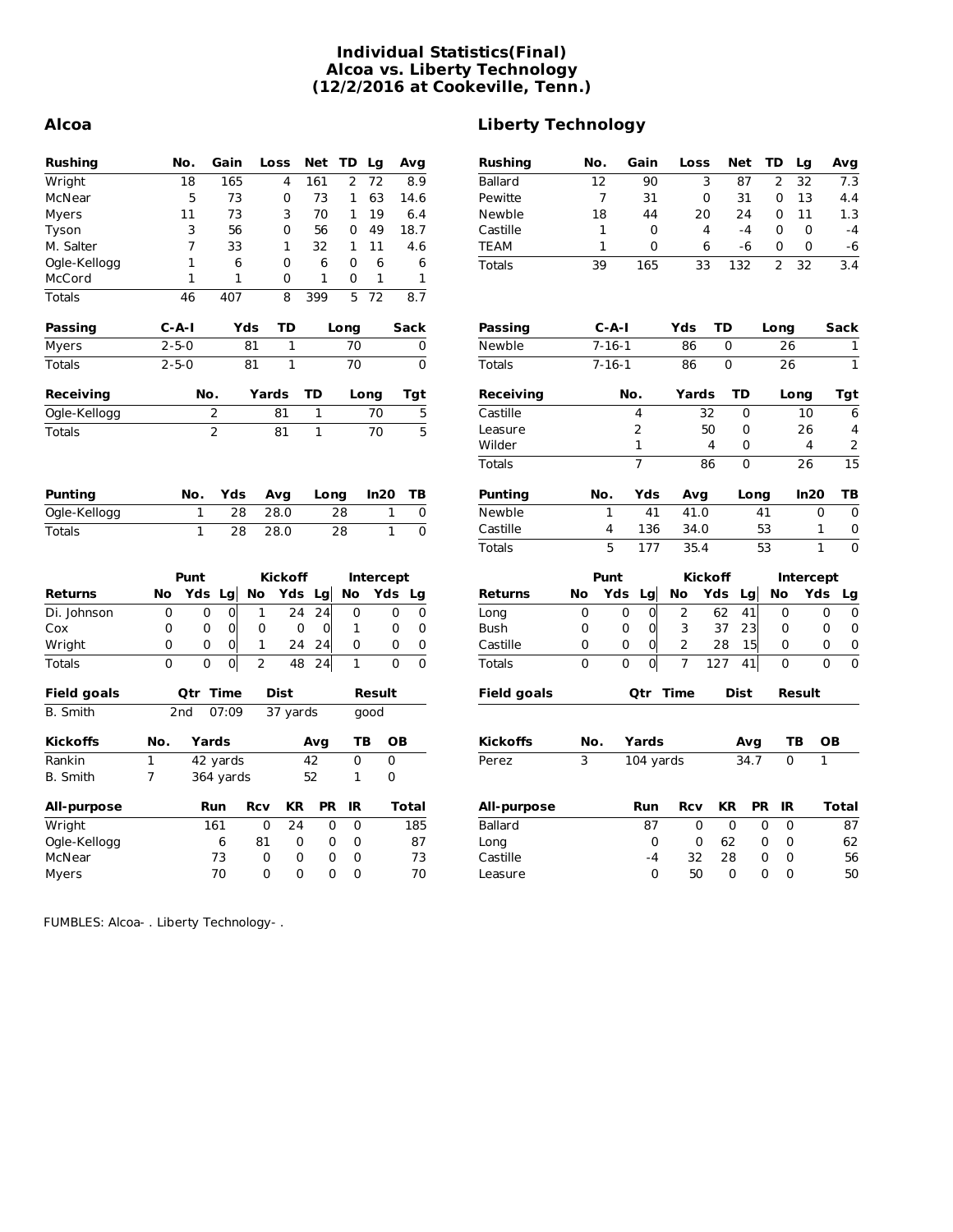| <b>Defensive Statistics(Final)</b><br><b>Alcoa vs. Liberty Technology</b><br>(12/2/2016 at Cookeville, Tenn.) |                |              |       |                          |                          |                          |                          |                          |                          |                          |            |  |  |
|---------------------------------------------------------------------------------------------------------------|----------------|--------------|-------|--------------------------|--------------------------|--------------------------|--------------------------|--------------------------|--------------------------|--------------------------|------------|--|--|
| # Alcoa                                                                                                       | Solo Ast       |              | Total | Sacks-Yds                | <b>TFL-Yds</b>           | FF.                      | <b>FR-Yds</b>            | Int-Yds                  | <b>BrUp</b>              | <b>Blks</b>              | <b>QBH</b> |  |  |
| 14 Cox                                                                                                        | 6              | 3            | 9     |                          |                          |                          |                          | $1 - 0$                  |                          |                          |            |  |  |
| 23 Warwick                                                                                                    | 8              | 1            | 9     | $\overline{\phantom{a}}$ | $\overline{\phantom{a}}$ |                          | $\overline{\phantom{a}}$ | $\overline{\phantom{a}}$ | $\overline{\phantom{a}}$ | $\blacksquare$           | 1          |  |  |
| 44 Ray                                                                                                        | 3              | 4            | 7     |                          | $2.0 - 3$                | $\overline{\phantom{a}}$ | $\overline{\phantom{0}}$ | $\overline{\phantom{a}}$ |                          | $\overline{\phantom{a}}$ |            |  |  |
| 21 T. Woody                                                                                                   | 6              | $\Omega$     | 6     | $\overline{\phantom{a}}$ |                          | $\overline{\phantom{a}}$ | $\overline{\phantom{a}}$ | $\overline{\phantom{a}}$ | $\blacksquare$           | $\overline{\phantom{a}}$ | 1          |  |  |
| 40 Maples                                                                                                     | 3              | 1            | 4     |                          |                          |                          |                          | $\overline{\phantom{a}}$ |                          |                          |            |  |  |
| 6 Rodriguez                                                                                                   | $\overline{2}$ | 1            | 3     |                          | $1.5 - 8$                |                          |                          | $\overline{\phantom{a}}$ |                          |                          |            |  |  |
| 9 Di. Johnson                                                                                                 | 3              | $\Omega$     | 3     |                          | $1.0 - 2$                |                          | $\sim$                   | $\sim$                   |                          |                          |            |  |  |
| 45 Dunkin                                                                                                     | $\mathcal{P}$  | $\mathbf{1}$ | 3     | $1.0 - 3$                | $2.5 - 7$                | $\blacksquare$           | $\blacksquare$           | $\blacksquare$           | $\blacksquare$           | $\blacksquare$           | 1          |  |  |
| 4 C. Woody                                                                                                    | $\mathcal{P}$  | $\Omega$     | 2     |                          | $1.0 - 7$                |                          |                          | $\sim$                   |                          | $\sim$                   |            |  |  |
| 7 Walden                                                                                                      |                | $\mathbf{1}$ | 2     | $\overline{\phantom{a}}$ |                          |                          | $\overline{\phantom{a}}$ | $\overline{\phantom{a}}$ |                          | $\overline{\phantom{a}}$ |            |  |  |
| 11 Ogle-Kellogg                                                                                               | $\mathcal{P}$  | $\Omega$     | 2     | $\overline{\phantom{a}}$ |                          |                          | $\overline{\phantom{0}}$ | $\overline{\phantom{a}}$ |                          |                          |            |  |  |
| 58 McKeehan                                                                                                   |                | $\Omega$     | 1     |                          |                          |                          |                          | $\overline{\phantom{a}}$ | $\overline{\phantom{0}}$ | $\overline{\phantom{a}}$ |            |  |  |
| Totals                                                                                                        | 39             | 12           | 51    | $1 - 3$                  | $8.0 - 27$               | $\mathbf{0}$             | $0 - 0$                  | $1 - 0$                  | $\mathbf{0}$             | $\mathbf{0}$             | 3          |  |  |

| # Liberty Technology | Solo Ast      |                | Total          | Sacks-Yds                | <b>TFL-Yds</b>           |                          | FF FR-Yds                | Int-Yds                  | <b>BrUp</b>              | Blks                     | QBH |
|----------------------|---------------|----------------|----------------|--------------------------|--------------------------|--------------------------|--------------------------|--------------------------|--------------------------|--------------------------|-----|
| 3 Long               | 6             | $\overline{2}$ | 8              |                          |                          |                          |                          |                          |                          |                          |     |
| 11 Montague          | 6             | $\Omega$       | 6              | $\blacksquare$           | $\blacksquare$           | $\overline{\phantom{a}}$ |                          | $\overline{\phantom{a}}$ | $\mathbf{1}$             | $\overline{\phantom{a}}$ |     |
| 12 Dunlap            | 4             | 2              | 6              | $\overline{\phantom{a}}$ | $\overline{\phantom{a}}$ | $\overline{\phantom{a}}$ | $\overline{\phantom{a}}$ | $\overline{\phantom{0}}$ | $\overline{\phantom{0}}$ |                          |     |
| 20 Ballard           | 3             | 2              | 5              | $\blacksquare$           | $1.0 - 3$                |                          |                          |                          | $\overline{\phantom{a}}$ |                          |     |
| 21 I. Thomas         | 4             | 1              | 5              | $\overline{\phantom{0}}$ | $\overline{\phantom{0}}$ |                          | $\overline{\phantom{0}}$ | $\overline{\phantom{0}}$ |                          |                          |     |
| 5 Bush               | 3             | 1              | $\overline{4}$ | $\overline{\phantom{a}}$ | $\overline{\phantom{0}}$ |                          |                          | $\overline{\phantom{a}}$ | $\overline{\phantom{a}}$ |                          |     |
| 18 Castille          | 4             | $\mathbf{0}$   | 4              | $\overline{\phantom{0}}$ | $\overline{\phantom{0}}$ |                          |                          |                          |                          |                          |     |
| 1 E. Harris          | 3             | $\Omega$       | 3              | $\overline{\phantom{a}}$ | $\overline{\phantom{a}}$ |                          |                          |                          |                          |                          |     |
| 51 Fitzhugh          | 3.            | $\Omega$       | 3              | $\overline{\phantom{0}}$ |                          |                          |                          |                          |                          |                          |     |
| 58 Brown             | $\mathcal{P}$ | $\Omega$       | 2              | $\blacksquare$           | $2.0 - 5$                | $\overline{\phantom{a}}$ | $\overline{\phantom{0}}$ | $\overline{\phantom{a}}$ | $\overline{\phantom{0}}$ | $\overline{\phantom{a}}$ | 2   |
| 6 Holliman           | 1             | $\Omega$       | 1              | $\sim$                   | $\overline{\phantom{a}}$ | $\sim$                   | $\overline{\phantom{a}}$ |                          | $\sim$                   |                          |     |
| 13 Newble            | 1             | $\Omega$       | 1              | $\overline{\phantom{a}}$ | $\overline{\phantom{0}}$ |                          |                          |                          |                          |                          |     |
| <b>Totals</b>        | 40            | 8              | 48             | $0-0$                    | $3.0 - 8$                | 0                        | $0 - 0$                  | $0 - 0$                  |                          | 0                        | 2   |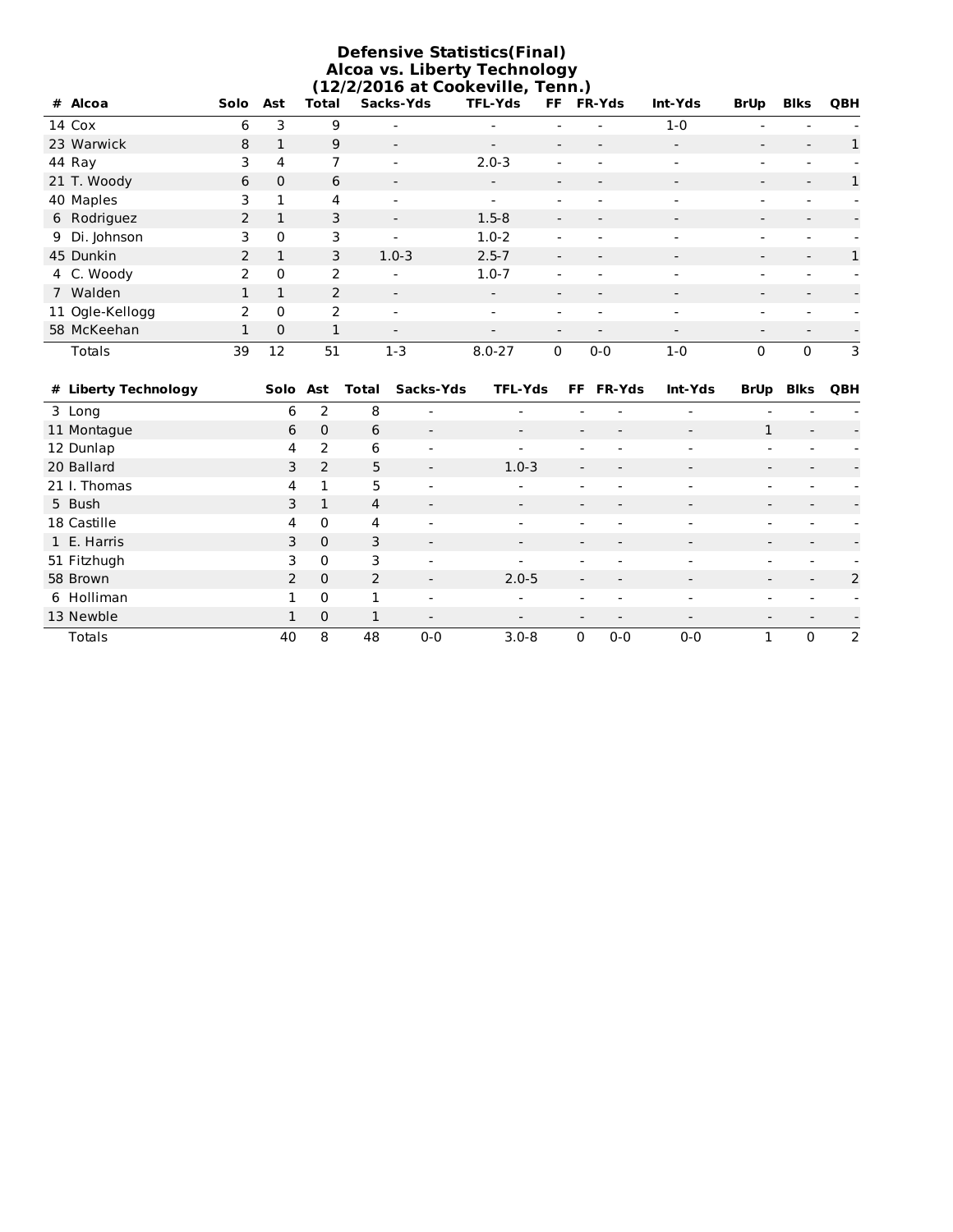#### **Participation Report(Final) Alcoa vs. Liberty Technology (12/2/2016 at Cookeville, Tenn.)**

| Alcoa |    |                | <b>Liberty Technology</b> |    |                |  |  |  |  |
|-------|----|----------------|---------------------------|----|----------------|--|--|--|--|
| Pos   | ## | <b>OFFENSE</b> | Pos                       | ## | <b>OFFENSE</b> |  |  |  |  |
| Pos   | ## | <b>DEFENSE</b> | Pos                       | ## | <b>DEFENSE</b> |  |  |  |  |

**Alcoa:** 2-Tyson; 4-C. Woody; 6-Rodriguez; 7-Walden; 9-Di. Johnson; 11-Ogle-Kellogg; 13-Myers; 14-Cox; 21-T. Woody; 23-Warwick; 25- McCord; 30-Wright; 33-M. Salter; 34-McNear; 40-Maples; 44-Ray; 45-Dunkin; 58-McKeehan; 94-Rankin; 96-B. Smith;

**Liberty Technology:** 1-E. Harris; 3-Long; 5-Bush; 6-Holliman; 9-Pewitte; 11-Montague; 12-Dunlap; 13-Newble; 15-Wilder; 17-Perez; 18-Castille; 20-Ballard; 21-I. Thomas; 22-Leasure; 51-Fitzhugh; 58-Brown;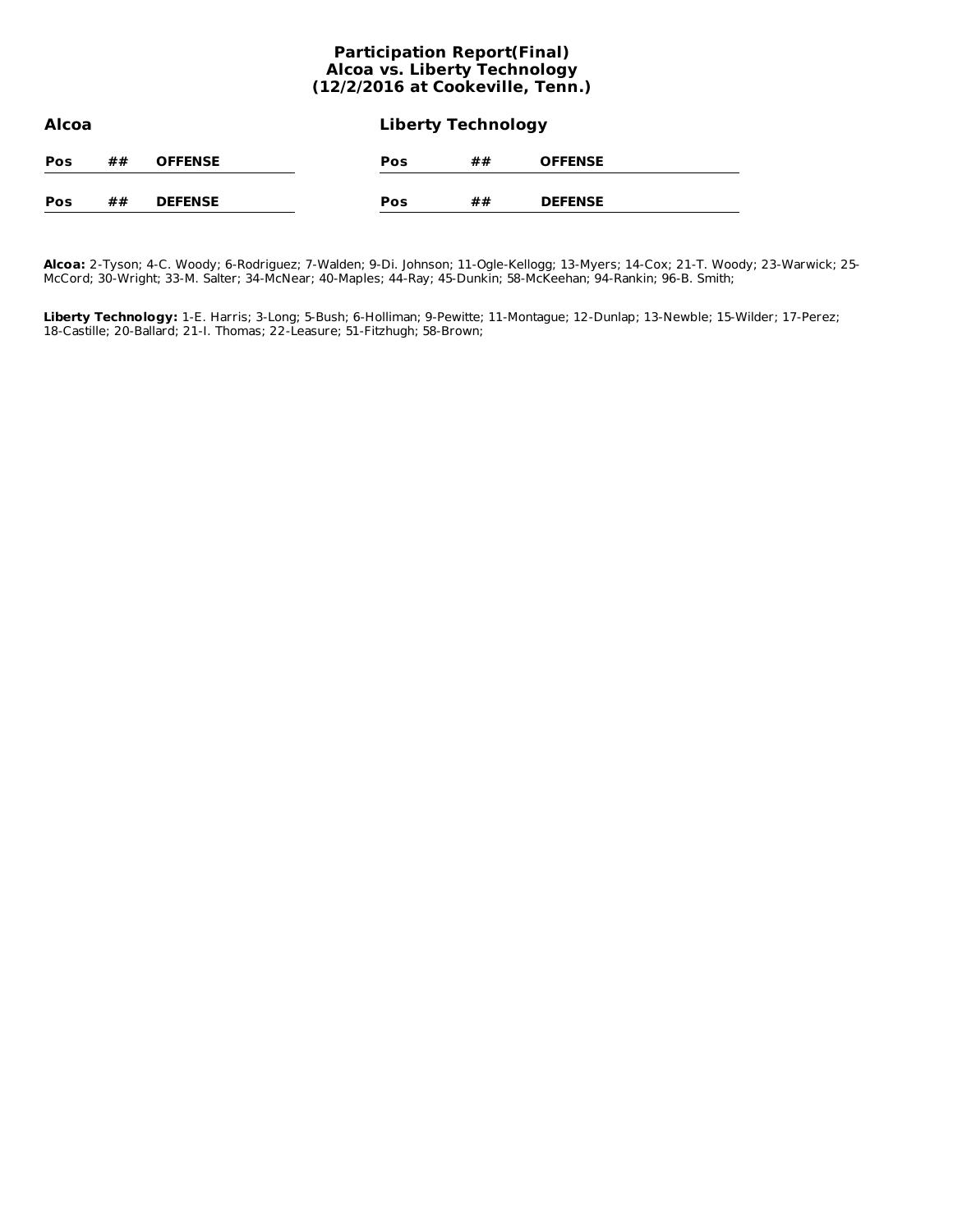#### **Drive Chart (By Team)(Final) Alcoa vs. Liberty Technology (12/2/2016 at Cookeville, Tenn.)**

|              |                 | <b>Drive Started</b> |       |                 | <b>Drive Ended</b> |       | Consumed        |               |            |
|--------------|-----------------|----------------------|-------|-----------------|--------------------|-------|-----------------|---------------|------------|
| Team         | Qtr             | Spot                 | Time  | <b>Obtained</b> | Spot               | Time  | <b>How lost</b> | <b>PI-Yds</b> | <b>TOP</b> |
| <b>ALCOA</b> | 1st             | LIB47                | 12:00 | КO              | <b>LIB00</b>       | 09:20 | *TD             | 1 - 47        | 2:40       |
| <b>ALCOA</b> | 1st             | LIB <sub>19</sub>    | 07:23 | <b>PUNT</b>     | LIB <sub>00</sub>  | 06:37 | $*TD$           | $2 - 19$      | 0:46       |
| <b>ALCOA</b> | 1st             | ALCOA41              | 05:32 | KO              | <b>LIB36</b>       | 03:06 | <b>PUNT</b>     | $7 - 23$      | 2:26       |
| <b>ALCOA</b> | 1st             | ALCOA32              | 00:18 | <b>PUNT</b>     | LIB20              | 07:09 | *FG             | $9 - 48$      | 5:09       |
| <b>ALCOA</b> | 2 <sub>nd</sub> | ALCOA35              | 01:17 | KO              | <b>LIB44</b>       | 00:00 | <b>HALF</b>     | 4 - 21        | 1:17       |
| <b>ALCOA</b> | 3rd             | ALCOA18              | 08:04 | <b>DOWNS</b>    | LIB <sub>00</sub>  | 06:01 | *TD             | $5 - 82$      | 2:03       |
| <b>ALCOA</b> | 3rd             | LIB42                | 04:15 | INT             | LIB <sub>00</sub>  | 00:20 | *TD             | $8 - 42$      | 3:55       |
| <b>ALCOA</b> | 4th             | ALCOA30              | 10:57 | <b>PUNT</b>     | LIB <sub>00</sub>  | 10:46 | *TD             | 1 - 70        | 0:11       |
| <b>ALCOA</b> | 4th             | ALCOA34              | 09:07 | <b>PUNT</b>     | <b>LIB00</b>       | 06:08 | *TD             | 6 - 66        | 2:59       |
| <b>ALCOA</b> | 4th             | ALCOA01              | 01:49 | <b>PUNT</b>     | LIB <sub>30</sub>  | 00:00 | <b>HALF</b>     | 3 - 69        | 1:49       |

|                      | 1st   | 2nd     | 3rd   | 4th     | <b>1st</b> | 2nd   |         |
|----------------------|-------|---------|-------|---------|------------|-------|---------|
| Alcoa                | Otr   | Otr     | Otr   | Otr     | Half       | Half  | Total   |
| Time of possession   | 06:10 | 06:08   | 05:58 | 04:59   | 12:18      | 10:57 | 23:15   |
| 3rd down conversions | 1-2   | $0 - 3$ | 3-3   | $0 - 1$ | 1-5        | 3-4   | $4 - 9$ |
| 4th down conversions | ი-ი   | 1-1     | ი-ი   | 1-1     | 1-1        | 1-1   | 2-2     |

|      |                 | <b>Drive Started</b> |       |                 | <b>Drive Ended</b> |       | Consumed        |               |            |
|------|-----------------|----------------------|-------|-----------------|--------------------|-------|-----------------|---------------|------------|
| Team | Qtr             | Spot                 | Time  | <b>Obtained</b> | Spot               | Time  | <b>How lost</b> | <b>PI-Yds</b> | <b>TOP</b> |
| LIB  | 1st             | <b>LIB09</b>         | 09:20 | KO              | LIB13              | 07:23 | <b>PUNT</b>     | $3 - 4$       | 1:57       |
| LIB. | 1st             | ALCOA46              | 06:37 | <b>KO</b>       | ALCOA00            | 05:32 | *TD             | $5 - 46$      | 1:05       |
| LIB  | 1st             | LIB08                | 03:06 | <b>PUNT</b>     | LIB <sub>27</sub>  | 00:18 | <b>PUNT</b>     | $5 - 19$      | 2:48       |
| LIB. | 2 <sub>nd</sub> | LIB <sub>42</sub>    | 07:09 | KO.             | ALCOA00            | 01:17 | *TD             | l12 - 58      | 5:52       |
| LIB  | 3rd             | LIB31                | 12:00 | KO              | ALCOA18            | 08:04 | <b>DOWNS</b>    | $10 - 51$     | 3:56       |
| LIB. | 3rd             | LIB <sub>20</sub>    | 06:01 | KO.             | LIB34              | 04:15 | <b>INT</b>      | $5 - 14$      | 1:46       |
| LIB. | 3rd             | LIB <sub>22</sub>    | 00:20 | KO              | LIB <sub>31</sub>  | 10:57 | <b>PUNT</b>     | $4 - 9$       | 1:23       |
| LIB. | 4th             | LIB <sub>29</sub>    | 10:46 | KO              | LIB <sub>28</sub>  | 09:07 | <b>PUNT</b>     | $3 - -1$      | 1:39       |
| LIB  | 4th             | LIB <sub>18</sub>    | 06:08 | КO              | LIB46              | 01:49 | <b>PUNT</b>     | $8 - 28$      | 4:19       |

|                           | <b>1st</b> | 2nd     | 3rd     | 4th     | 1st     | 2nd  |       |
|---------------------------|------------|---------|---------|---------|---------|------|-------|
| <b>Liberty Technology</b> | Otr        | Otr     | Otr     | Otr     | Half    | Half | Total |
| Time of possession        | 05:50      | 05:52   | 06:02   | 07:01   | 11:42   | 13:3 | 24:45 |
| 3rd down conversions      | $0 - 3$    | $2 - 2$ | 1-3     | $0 - 4$ | $2 - 5$ |      | 3-12  |
| 4th down conversions      | 1-1        | ი-ი     | $0 - 1$ | 1-1     | 1-1     | 1-2  | 2-3   |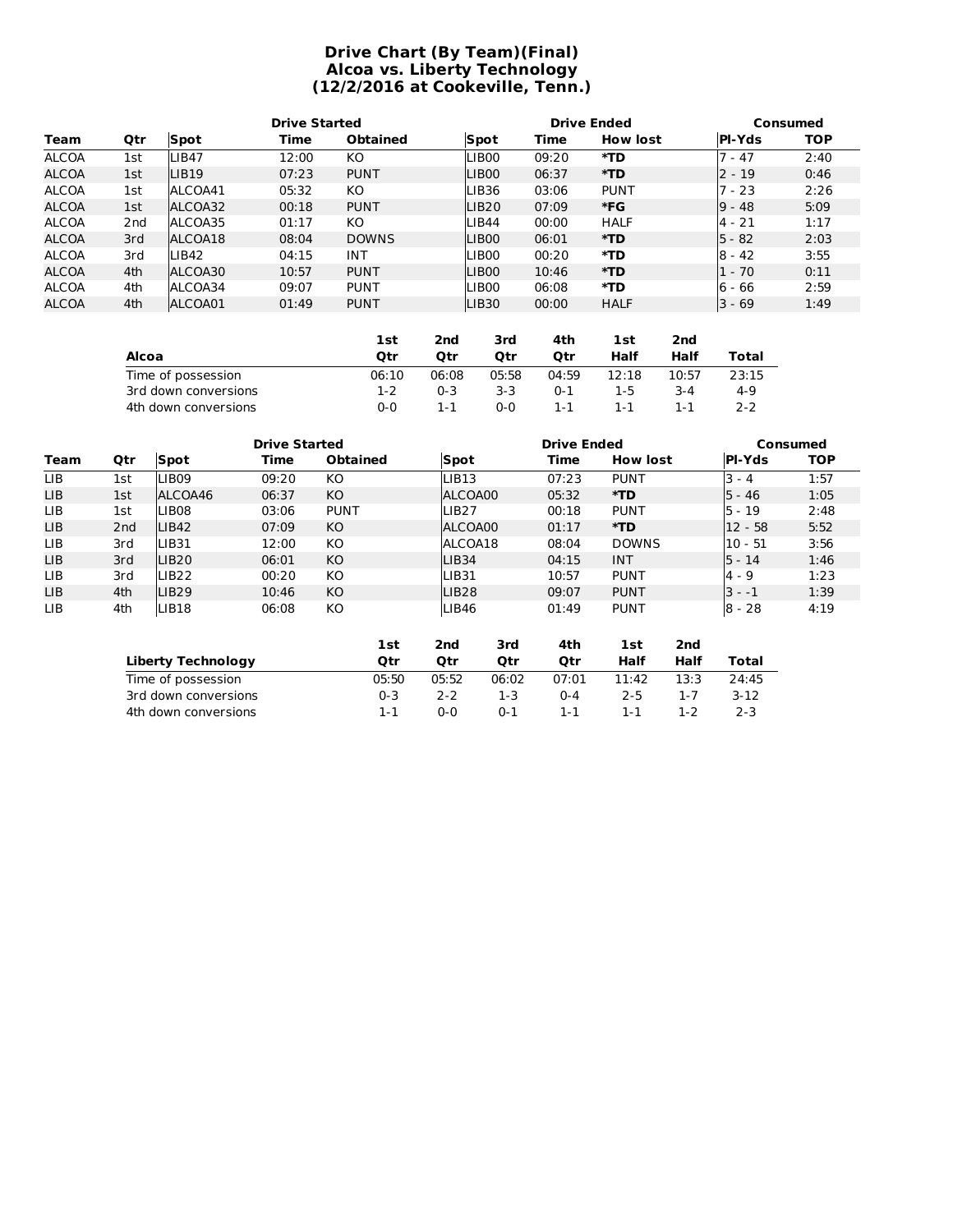#### **Drive Chart (By Quarter)(Final) Alcoa vs. Liberty Technology (12/2/2016 at Cookeville, Tenn.)**

|              |                 |                   | <b>Drive Started</b> |                 |                   | <b>Drive Ended</b> | <b>Consumed</b> |               |            |
|--------------|-----------------|-------------------|----------------------|-----------------|-------------------|--------------------|-----------------|---------------|------------|
| Team         | Qtr             | <b>Spot</b>       | Time                 | <b>Obtained</b> | Spot              | Time               | <b>How lost</b> | <b>PI-Yds</b> | <b>TOP</b> |
| <b>ALCOA</b> | 1st             | <b>LIB47</b>      | 12:00                | KO              | LIB <sub>00</sub> | 09:20              | *TD             | $7 - 47$      | 2:40       |
| LIB          | 1st             | <b>LIB09</b>      | 09:20                | KO.             | LIB13             | 07:23              | <b>PUNT</b>     | $3 - 4$       | 1:57       |
| <b>ALCOA</b> | 1st             | <b>LIB19</b>      | 07:23                | <b>PUNT</b>     | LIB00             | 06:37              | *TD             | 2 - 19        | 0:46       |
| LIB          | 1st             | ALCOA46           | 06:37                | KO.             | ALCOA00           | 05:32              | *TD             | $5 - 46$      | 1:05       |
| <b>ALCOA</b> | 1st             | ALCOA41           | 05:32                | KO.             | <b>LIB36</b>      | 03:06              | <b>PUNT</b>     | 7 - 23        | 2:26       |
| LIB          | 1st             | LIB <sub>08</sub> | 03:06                | <b>PUNT</b>     | LIB <sub>27</sub> | 00:18              | <b>PUNT</b>     | $5 - 19$      | 2:48       |
| <b>ALCOA</b> | 1st             | ALCOA32           | 00:18                | <b>PUNT</b>     | LIB <sub>20</sub> | 07:09              | *FG             | $9 - 48$      | 5:09       |
| LIB          | 2 <sub>nd</sub> | LIB42             | 07:09                | KO.             | ALCOA00           | 01:17              | *TD             | $12 - 58$     | 5:52       |
| <b>ALCOA</b> | 2 <sub>nd</sub> | ALCOA35           | 01:17                | КO              | LIB44             | 00:00              | <b>HALF</b>     | $4 - 21$      | 1:17       |
| LIB          | 3rd             | LIB31             | 12:00                | KO.             | ALCOA18           | 08:04              | <b>DOWNS</b>    | $10 - 51$     | 3:56       |
| <b>ALCOA</b> | 3rd             | ALCOA18           | 08:04                | <b>DOWNS</b>    | LIB00             | 06:01              | *TD             | 5 - 82        | 2:03       |
| LIB          | 3rd             | <b>LIB20</b>      | 06:01                | KO              | <b>LIB34</b>      | 04:15              | <b>INT</b>      | 5 - 14        | 1:46       |
| <b>ALCOA</b> | 3rd             | <b>LIB42</b>      | 04:15                | <b>INT</b>      | LIB00             | 00:20              | *TD             | $8 - 42$      | 3:55       |
| LIB.         | 3rd             | LIB <sub>22</sub> | 00:20                | KO.             | LIB31             | 10:57              | <b>PUNT</b>     | 4 - 9         | 1:23       |
| <b>ALCOA</b> | 4th             | ALCOA30           | 10:57                | <b>PUNT</b>     | LIB00             | 10:46              | *TD             | 1 - 70        | 0:11       |
| LIB          | 4th             | LIB29             | 10:46                | KO.             | LIB <sub>28</sub> | 09:07              | <b>PUNT</b>     | $3 - -1$      | 1:39       |
| <b>ALCOA</b> | 4th             | ALCOA34           | 09:07                | <b>PUNT</b>     | LIB00             | 06:08              | *TD             | $6 - 66$      | 2:59       |
| LIB          | 4th             | <b>LIB18</b>      | 06:08                | KO.             | LIB <sub>46</sub> | 01:49              | <b>PUNT</b>     | $8 - 28$      | 4:19       |
| <b>ALCOA</b> | 4th             | ALCOA01           | 01:49                | <b>PUNT</b>     | <b>LIB30</b>      | 00:00              | <b>HALF</b>     | $3 - 69$      | 1:49       |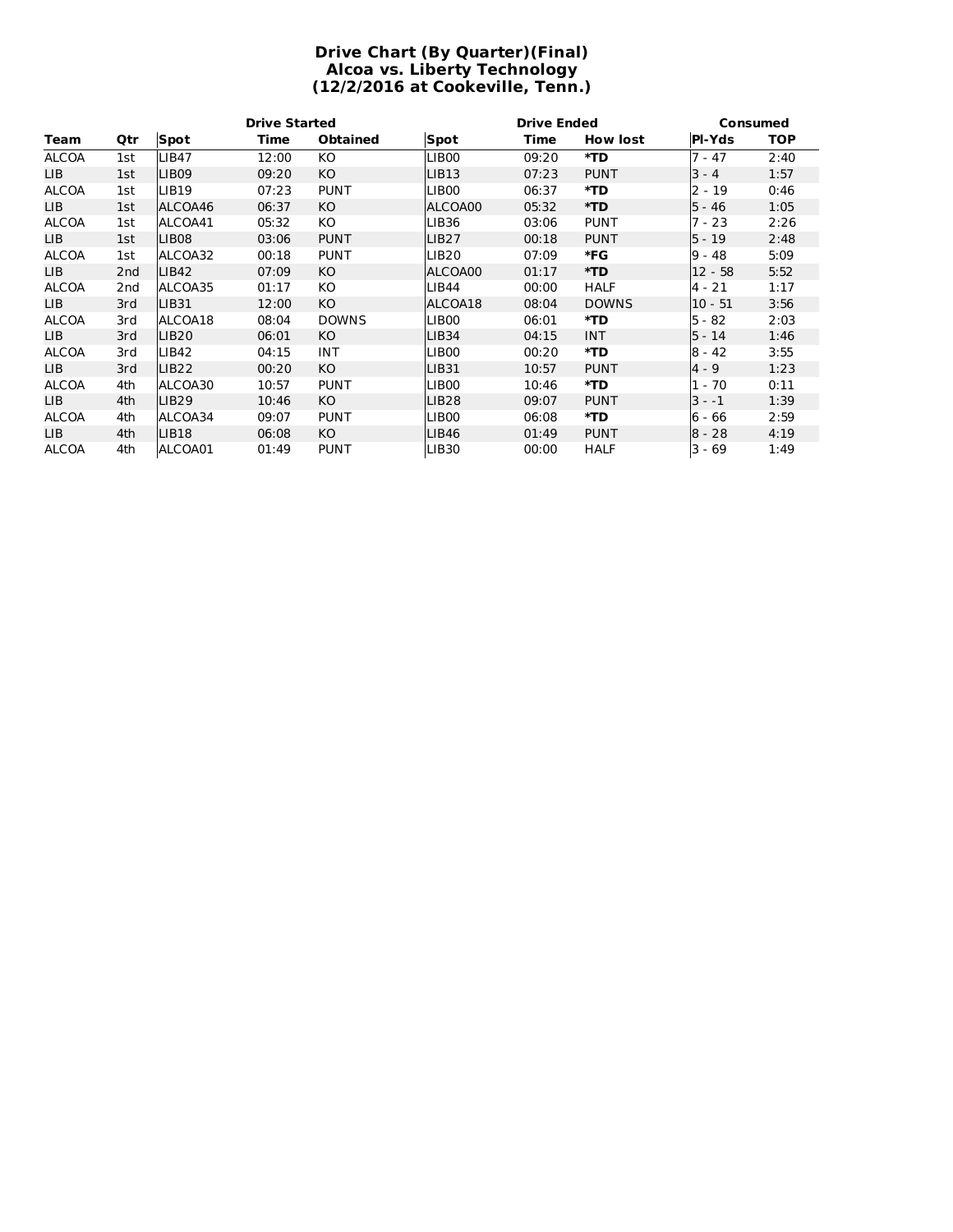#### **Play-by-Play Summary (1st quarter) Alcoa vs. Liberty Technology (12/2/2016 at Cookeville, Tenn.)**

|                   | Perez kickoff 31 yards to the ALCOA29, Wright return 24 yards to the LIB47 (Castille). |                                                                                                                                                                        |
|-------------------|----------------------------------------------------------------------------------------|------------------------------------------------------------------------------------------------------------------------------------------------------------------------|
| LIB47             | Myers rush for 6 yards to the LIB41 (Dunlap).                                          |                                                                                                                                                                        |
| LIB41             | Wright rush for 8 yards to the LIB33, 1ST DOWN ALCOA (Bush).                           | R.                                                                                                                                                                     |
| LIB33             | Wright rush for 1 yard to the LIB32 (I. Thomas).                                       |                                                                                                                                                                        |
| LIB <sub>32</sub> | Myers rush for 19 yards to the LIB13, 1ST DOWN ALCOA (Bush).                           | R                                                                                                                                                                      |
| LIB <sub>13</sub> | PENALTY LIB offside (Bush) 5 yards to the LIB8.                                        |                                                                                                                                                                        |
| LIB08             | Wright rush for no gain to the LIB8 (E. Harris).                                       |                                                                                                                                                                        |
| LIB08             | Ogle-Kellogg rush for 6 yards to the LIB2, 1ST DOWN ALCOA (Long; Ballard).             | R.                                                                                                                                                                     |
| LIB <sub>02</sub> | M. Salter rush for 2 yards to the LIBO, TOUCHDOWN, clock 09:20.                        |                                                                                                                                                                        |
| LIB <sub>03</sub> | B. Smith kick attempt good.                                                            |                                                                                                                                                                        |
|                   | LIB ball on LIB40.                                                                     | Alcoa captains: Myers, Robinson, Salter, Evans<br>Liberty captains: Harris, Long, Castille, Hoyle<br>Liberty wins toss, defers to 2nd half, will defend south end zone |

#### **Alcoa 7, Liberty Technology 0**

#### 7 plays, 47 yards, 2:40

B. Smith kickoff 55 yards to the LIB5, Castille return 13 yards to the LIB18 (Maples), PENALTY LIB illegal block (4) 9 yards to the LIB9, 1st and 10, LIB ball on LIB9.

### **LIBERTY TECHNOLOGY drive start at 09:20.**

1-10 LIB09 Newble rush for 1 yard to the LIB10 (Warwick).<br>2-9 LIB10 Newble rush for 4 yards to the LIB14 (T. Woody

- 2-9 LIB10 Newble rush for 4 yards to the LIB14 (T. Woody).<br>3-5 LIB14 Newble rush for loss of 1 yard to the LIB13 (Ray).
- 3-5 LIB14 Newble rush for loss of 1 yard to the LIB13 (Ray).<br>4-6 LIB13 Castille punt 6 vards to the LIB19. downed.
- Castille punt 6 yards to the LIB19, downed.

3 plays, 4 yards, 1:57

#### **ALCOA drive start at 07:23.**

|     | 1-10 LIB19 | PENALTY ALCOA false start (82) 5 yards to the LIB24.                          |  |
|-----|------------|-------------------------------------------------------------------------------|--|
|     | 1-15 LIB24 | M. Salter rush for 3 yards to the LIB21 (E. Harris).                          |  |
|     | 2-12 LIB21 | Wright rush for 21 yards to the LIBO, 1ST DOWN ALCOA, TOUCHDOWN, clock 06:37. |  |
| 1-0 | LIB03      | B. Smith kick attempt good.                                                   |  |
|     |            |                                                                               |  |

#### **Alcoa 14, Liberty Technology 0**

2 plays, 19 yards, 0:46

|  |  | B. Smith kickoff 42 yards to the LIB18, Bush return 23 yards to the LIB41 (Cox), PENALTY ALCOA face mask 13 |  |  |  |  |
|--|--|-------------------------------------------------------------------------------------------------------------|--|--|--|--|
|  |  | yards to the ALCOA46, 1st and 10, LIB ball on ALCOA46.                                                      |  |  |  |  |

#### **LIBERTY TECHNOLOGY drive start at 06:37.**

1-10 ALCOA46 Newble pass incomplete to Leasure.

- 2-10 ALCOA46 Newble rush for 4 yards to the ALCOA42 (Maples).
- 3-6 ALCOA42 Newble pass incomplete to Leasure.
- 4-6 ALCOA42 Newble pass complete to Castille for 10 yards to the ALCOA32, 1ST DOWN LIB. P
- 1-10 ALCOA32 Ballard rush for 32 yards to the ALCOA0, 1ST DOWN LIB, TOUCHDOWN, clock 05:32. R
- 1-0 ALCOA03 Perez kick attempt failed.

#### **Alcoa 14, Liberty Technology 6**

5 plays, 46 yards, 1:05

**ALCOA drive start at 05:32.** Perez kickoff 43 yards to the ALCOA17, Di. Johnson return 24 yards to the ALCOA41 (Castille).

| 1-10     | ALCOA41   | Myers pass complete to Ogle-Kellogg for 11 yards to the LIB48, 1ST DOWN ALCOA (Long). |   |
|----------|-----------|---------------------------------------------------------------------------------------|---|
| $1 - 10$ | LIB48     | Myers rush for 9 yards to the LIB39 (Montaque).                                       |   |
| $2 - 1$  | LIB39     | M. Salter rush for loss of 1 yard to the LIB40 (Brown).                               |   |
| $3-2$    | LIB40     | M. Salter rush for 3 yards to the LIB37, 1ST DOWN ALCOA (Montague).                   | R |
| $1 - 10$ | LIB37     | Wright rush for 1 yard to the LIB36 (Fitzhugh).                                       |   |
| $2 - 9$  | LIB36     | Myers pass incomplete to Ogle-Kellogg, QB hurry by Brown.                             |   |
| 3-9      | LIB36     | Myers pass incomplete to Ogle-Kellogg (Montague).                                     |   |
| 4-9      | LIB36     | Timeout Liberty Technology, clock 03:15.                                              |   |
| 4-9      | LIB36     | Ogle-Kellogg punt 28 yards to the LIB8, out-of-bounds.                                |   |
|          |           | 7 plays, 23 yards, 2:26                                                               |   |
|          |           | LIBERTY TECHNOLOGY drive start at 03:06.                                              |   |
|          |           |                                                                                       |   |
|          | 110 11000 | Dowitto ruch for 9 varde to the UD16 (Warwick)                                        |   |

1-10 LIB08 Pewitte rush for 8 yards to the LIB16 (Warwick). 2-2 LIB16 Newble rush for 3 yards to the LIB19, 1ST DOWN LIB (Warwick). The match of the R

- 1-10 LIB19 Pewitte rush for 3 yards to the LIB22 (Maples).
- 2-7 LIB22 Pewitte rush for 3 yards to the LIB25 (Warwick).
- 3-4 LIB25 Ballard rush for 2 yards to the LIB27 (Walden).<br>4-2 LIB27 Newble punt 41 vards to the ALCOA32, downed
- Newble punt 41 yards to the ALCOA32, downed.
	- 5 plays, 19 yards, 2:48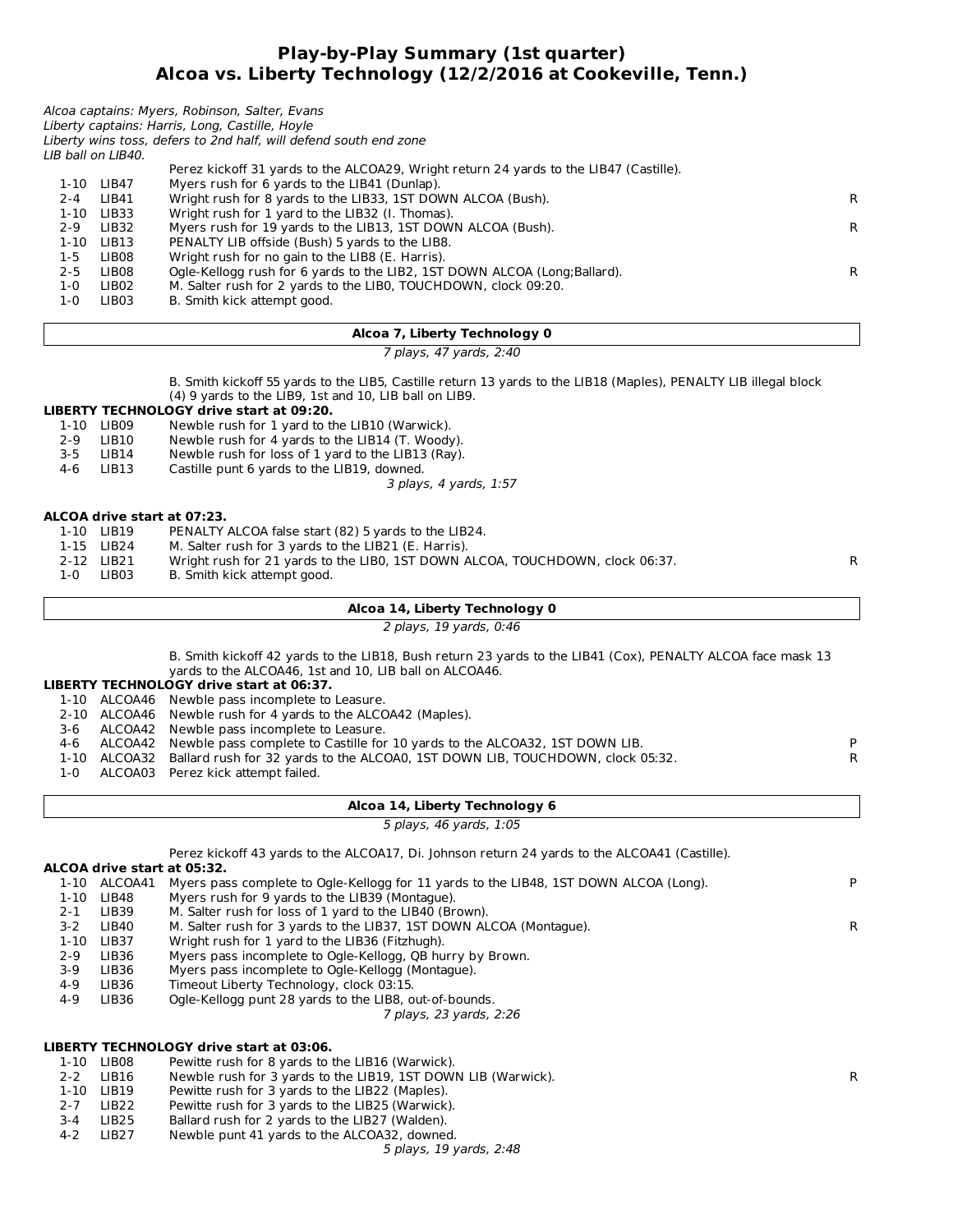#### **ALCOA drive start at 00:18.**

1-10 ALCOA32 Ogle-Kellogg rush for no gain to the ALCOA32, PENALTY ALCOA holding (A. Salter) 13 yards to the ALCOA19, NO PLAY.

**END OF 1st QUARTER: Alcoa 14, Liberty Technology 6**

|                        |                    |  |  | Time 1st Downs Conversions |         |         |                  |           |
|------------------------|--------------------|--|--|----------------------------|---------|---------|------------------|-----------|
| <b>Quarter Summary</b> | Score Poss R P X T |  |  | 3rd                        | 4th     | Rushina | Passing          | Penalties |
| Alcoa                  |                    |  |  | 06:10 5 1 0 6 1-2          | $0 - 0$ | 13-78   | 1-3-0-11         | -3-31     |
| Liberty Technology     |                    |  |  | 05:50 2 1 0 3 0-3          | $1 - 1$ | 10-59   | $1 - 3 - 0 - 10$ | $2 - 14$  |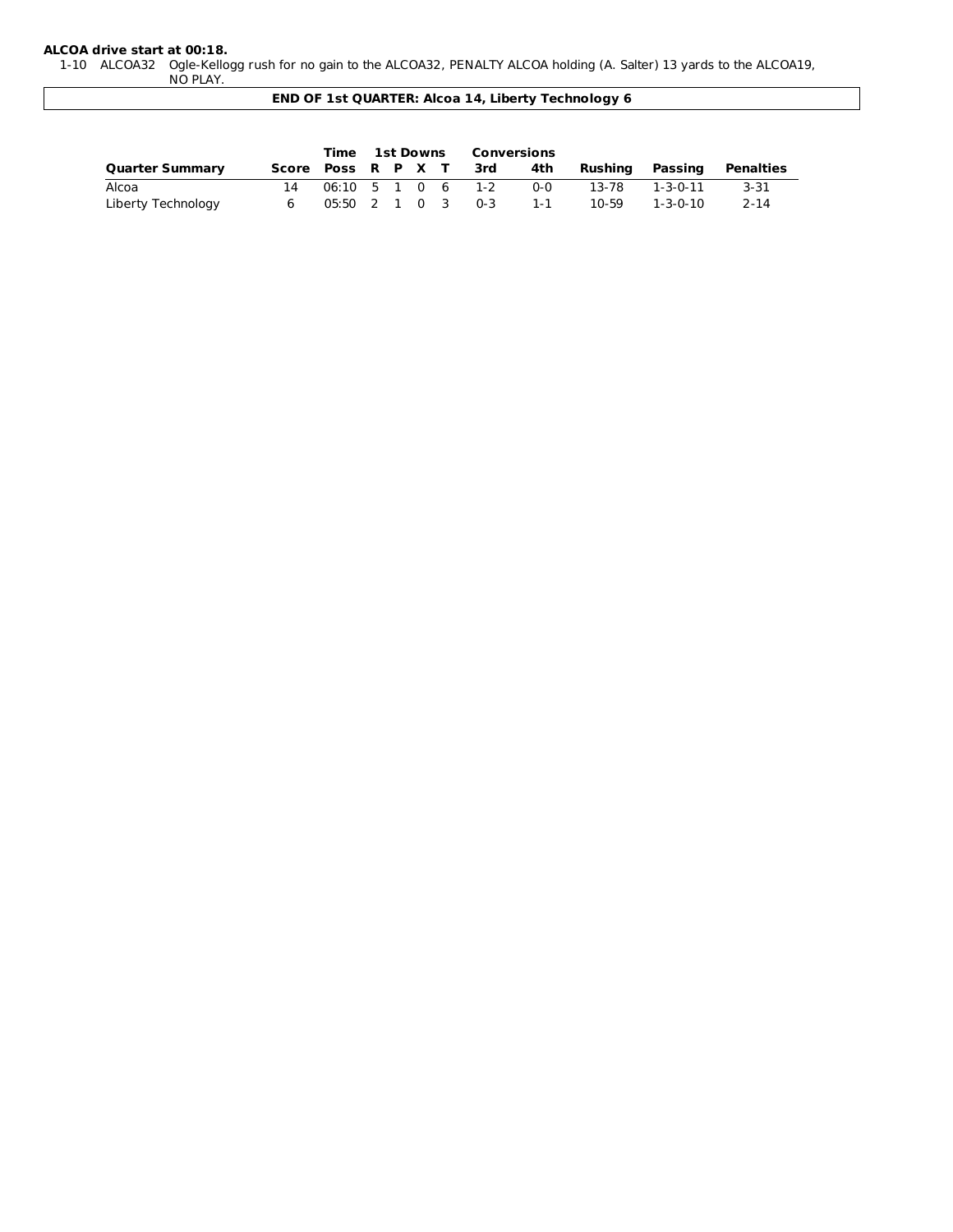#### **Quickie Statistics (1st Quarter only) Alcoa vs. Liberty Technology (12/2/2016 at Cookeville, Tenn.)**

|                                  | <b>ALCOA</b> | LIB         |
|----------------------------------|--------------|-------------|
| Score                            | 14           | 6           |
| <b>FIRST DOWNS</b>               | 6            | 3           |
| <b>RUSHES-YARDS (NET)</b>        | 13-78        | 10-59       |
| <b>PASSING-YARDS (NET)</b>       | 11           | 10          |
| Passes Att-Comp-Int              | $3 - 1 - 0$  | $3 - 1 - 0$ |
| <b>TOTAL OFFENSE PLAYS-YARDS</b> | 16-89        | 13-69       |
| Fumble Returns-Yards             | $0 - 0$      | $0 - 0$     |
| <b>Punt Returns-Yards</b>        | $0 - 0$      | $0 - 0$     |
| Kickoff Returns-Yards            | $2 - 48$     | $2 - 36$    |
| Interception Returns-Yards       | $0 - 0$      | $0 - 0$     |
| Punts (Number-Avg)               | $1-28.0$     | $2 - 23.5$  |
| Fumbles-Lost                     | $0 - 0$      | $0 - 0$     |
| Penalties-Yards                  | $3 - 31$     | $2 - 14$    |
| <b>Possession Time</b>           | 06:10        | 05:50       |
| Third-Down Conversions           | $1-2$        | $0 - 3$     |
| <b>Fourth-Down Conversions</b>   | $0 - 0$      | $1 - 1$     |

#### **Alcoa Liberty Technology**

| <b>Rushing</b>                  | No. | Gain         | Loss         | Net             | TD           | Avg            | Lg              | <b>Rushing</b>      | No.          | Gain        | Loss            | <b>Net</b>  | TD           | Avg            | Lg              |
|---------------------------------|-----|--------------|--------------|-----------------|--------------|----------------|-----------------|---------------------|--------------|-------------|-----------------|-------------|--------------|----------------|-----------------|
| Wright                          | 5   | 31           | $\mathbf 0$  | $\overline{31}$ | $\mathbf{1}$ | 6.2            | $\overline{21}$ | <b>Ballard</b>      | 2            | 34          | $\mathbf 0$     | 34          | 1            | 17             | 32              |
| Myers                           | 3   | 34           | 0            | 34              | 0            | 11.3           | 19              | Pewitte             | 3            | 14          | $\pmb{0}$       | 14          | $\mathbf 0$  | 4.7            | 8               |
|                                 |     |              |              |                 |              |                |                 | Newble              | 5            | 12          | $-1$            | 11          | $\Omega$     | 2.2            | 4               |
| <b>Passing</b>                  |     | $C-A-I$      | Yds          | <b>TD</b>       | Lg           |                | <b>Sack</b>     | <b>Passing</b>      |              | $C - A - I$ | Yds             | <b>TD</b>   | Lg           |                | Sack            |
| Myers                           |     | $1 - 3 - 0$  | 11           | 0               | 11           |                | 0               | Newble              |              | $1 - 3 - 0$ | $\overline{10}$ | $\mathbf 0$ | 10           |                | $\mathbf 0$     |
| <b>Receiving</b>                |     | No.          |              | Yards           | <b>TD</b>    | Tgt            | Lg              | <b>Receiving</b>    |              | No.         | Yards           |             | TD           | Tgt            | Lg              |
| Ogle-Kellogg                    |     |              | $\mathbf{1}$ | 11              | $\Omega$     | $\overline{3}$ | $\overline{11}$ | Castille            |              | 1           |                 | 10          | 0            | $\mathbf 1$    | $\overline{10}$ |
|                                 |     |              |              |                 |              |                |                 | Leasure             |              | 0           |                 | 0           | $\pmb{0}$    | $\overline{c}$ |                 |
| <b>Punting</b>                  |     | No.          | Yds          | Avg             | Lng          | In20           | TB              | <b>Punting</b>      | No.          | Yds         | Avg             |             | Lng          | In20           | TB              |
| Ogle-Kellogg                    |     | $\mathbf{1}$ | 28           | 28.0            | 28           | $\mathbf{1}$   | $\mathbf 0$     | Newble              | 1            | 41          | 41.0            |             | 41           | 0              | $\pmb{0}$       |
|                                 |     |              |              |                 |              |                |                 | Castille            | $\mathbf{1}$ | 6           | 6.0             |             | 6            | 0              | 0               |
| <b>Punt Returns</b>             |     |              | No.          |                 | Yards        | <b>TD</b>      | Lg              | <b>Punt Returns</b> |              |             | No.             |             | Yards        | <b>TD</b>      | Lg              |
| <b>Kick Returns</b>             |     |              | No.          |                 | Yards        | <b>TD</b>      | Lg              | <b>Kick Returns</b> |              |             | No.             |             | Yards        | <b>TD</b>      | Lg              |
| Di. Johnson                     |     |              | $\mathbf 1$  |                 | 24           | 0              | $\overline{24}$ | Bush                |              |             | $\mathbf 1$     |             | 23           | $\mathbf 0$    | $\overline{23}$ |
| Wright                          |     |              | 1            |                 | 24           | 0              | 24              | Castille            |              |             | $\mathbf 1$     |             | 13           | $\mathbf 0$    | 13              |
| <b>Tackles</b>                  |     | UA-A         |              | <b>Total</b>    | <b>Sacks</b> |                | <b>TFL</b>      | <b>Tackles</b>      |              | UA-A        | <b>Total</b>    |             | <b>Sacks</b> |                | <b>TFL</b>      |
| Cox                             |     | $1 - 0$      |              | 1.0             |              | 0.0            | 0.0             | Long                |              | $1 - 1$     | 1.5             |             |              | 0.0            | 0.0             |
| Warwick                         |     | $4 - 0$      |              | 4.0             |              | 0.0            | 0.0             | Montaque            |              | $2 - 0$     | 2.0             |             |              | 0.0            | $0.0\,$         |
| Ray                             |     | $1 - 0$      |              | 1.0             |              | 0.0            | 1.0             | Dunlap              |              | $1 - 0$     | 1.0             |             |              | 0.0            | 0.0             |
| T. Woody                        |     | $1-0$        |              | 1.0             |              | 0.0            | 0.0             | <b>Ballard</b>      |              | $0 - 1$     | 0.5             |             |              | 0.0            | 0.0             |
| <b>Time</b> Scoring Play<br>Qtr |     |              |              |                 |              |                |                 |                     |              |             |                 |             |              |                | $V-H$           |

|  | 1st 09:20 ALCOA - M. Salter 2 yd TD RUSH (KICK by B. Smith), 7-47 2:40 |        |
|--|------------------------------------------------------------------------|--------|
|  | 1st 06:37 ALCOA - Wright 21 yd TD RUSH (KICK by B. Smith), 2-19 0:46   | $14-0$ |
|  | 1st 05:32 LIB - Ballard 32 yd TD RUSH 5-46 1:05                        | 14-6   |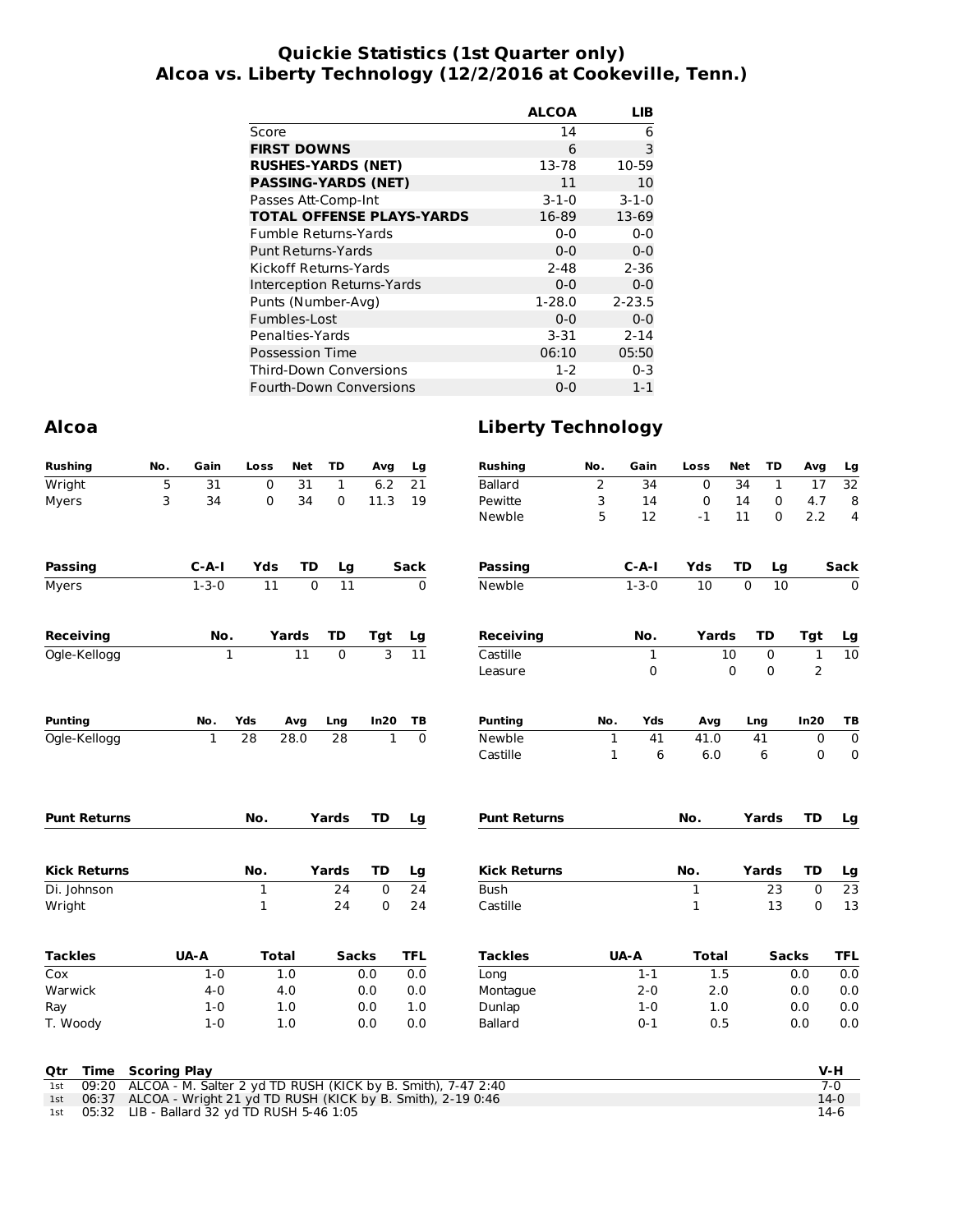#### **Play-by-Play Summary (2nd quarter) Alcoa vs. Liberty Technology (12/2/2016 at Cookeville, Tenn.)**

|          |                   | 1-23 ALCOA19 Start of 2nd quarter, clock 12:00.                                                                     |    |
|----------|-------------------|---------------------------------------------------------------------------------------------------------------------|----|
|          |                   | 1-23 ALCOA19 Myers rush for 3 yards to the ALCOA22 (Dunlap).                                                        |    |
|          |                   | 2-20 ALCOA22 Myers rush for no gain to the ALCOA22 (Ballard).                                                       |    |
|          | 3-20 ALCOA22      | Timeout Alcoa, clock 10:30.                                                                                         |    |
|          |                   | 3-20 ALCOA22 Wright rush for 9 yards to the ALCOA31 (E. Harris).                                                    |    |
|          |                   | 4-11 ALCOA31 Ogle-Kellogg pass incomplete to Hodge (Holliman), PENALTY LIB pass interference (Bush) 15 yards to the | E. |
|          |                   | ALCOA46. IST DOWN ALCOA. NO PLAY.                                                                                   |    |
| 1-10     | ALCOA46           | Myers rush for 16 yards to the LIB38, 1ST DOWN ALCOA (Ballard).                                                     | R. |
| 1-10     | LIB38             | PENALTY LIB false start (Brown) 5 yards to the LIB33.                                                               |    |
| 1-5      | LIB33             | Wright rush for 8 yards to the LIB25, 1ST DOWN ALCOA (Montague).                                                    | R  |
| 1-10     | LIB25             | Wright rush for no gain to the LIB25 (Long; Ballard).                                                               |    |
| $2 - 10$ | LIB25             | Myers rush for 4 yards to the LIB21 (Montaque).                                                                     |    |
| 3-6      | LIB21             | Wright rush for 1 yard to the LIB20 (Long).                                                                         |    |
| 4-5      | LIB20             | Timeout Alcoa, clock 07:14.                                                                                         |    |
| 4-5      | LIB <sub>20</sub> | B. Smith field goal attempt from 37 GOOD, clock 07:09.                                                              |    |

#### **Alcoa 17, Liberty Technology 6**

9 plays, 48 yards, 5:09

B. Smith kickoff 59 yards to the LIB1, Long return 41 yards to the LIB42 (Warwick).

#### 1-10 LIB42 Newble rush for 6 yards to the LIB48 (Cox).

|          |              | LIBERTY TECHNOLOGY drive start at 07:09, LIB ball on LIB42.                                              |    |
|----------|--------------|----------------------------------------------------------------------------------------------------------|----|
| $2 - 4$  | LIB42        | Ballard rush for 10 yards to the ALCOA48, 1ST DOWN LIB (T. Woody).                                       | R. |
|          | 1-10 ALCOA48 | Newble rush for 1 yard to the ALCOA47 (Ogle-Kellogg).                                                    |    |
| $2 - 9$  |              | ALCOA47 TEAM rush for loss of 6 yards to the LIB47.                                                      |    |
|          | 3-15 LIB47   | Castille pass incomplete to Wilder, PENALTY ALCOA pass interference (Hodge) 15 yards to the ALCOA38, 1ST | F. |
|          |              | DOWN LIB. NO PLAY.                                                                                       |    |
| 1-10     | ALCOA38      | Ballard rush for 2 yards to the ALCOA36 (Walden; Ray).                                                   |    |
| $2 - 8$  | ALCOA36      | Ballard rush for 2 yards to the ALCOA34 (Ray).                                                           |    |
| $3-6$    | ALCOA34      | Newble pass complete to Castille for 8 yards to the ALCOA26, 1ST DOWN LIB.                               | P  |
| $1 - 10$ |              | ALCOA26 Newble rush for 5 yards to the ALCOA21 (Cox;Ray).                                                |    |
| $2 - 5$  | ALCOA21      | Ballard rush for no gain to the ALCOA21 (T. Woody).                                                      |    |
| $3-5$    | ALCOA21      | Newble rush for 8 yards to the ALCOA13 (C. Woody), PENALTY LIB holding (Harrison) 13 yards to the        |    |
|          |              | ALCOA34. NO PLAY.                                                                                        |    |
| 3-18     |              | ALCOA34 PENALTY ALCOA offside 5 yards to the ALCOA29.                                                    |    |
| 3-13     | ALCOA29      | Newble pass complete to Leasure for 26 yards to the ALCOA3, 1ST DOWN LIB (C. Woody).                     | P  |
| 1-0      | ALCOA03      | Newble rush for 2 yards to the ALCOA1 (Cox; Ray).                                                        |    |
| $2 - 0$  | ALCOA01      | Ballard rush for 1 yard to the ALCOA0, TOUCHDOWN, clock 01:17.                                           |    |
| $1-0$    | ALCOA03      | Ballard rush attempt failed.                                                                             |    |
|          |              |                                                                                                          |    |

#### **Alcoa 17, Liberty Technology 12**

12 plays, 58 yards, 5:52

Perez kickoff 30 yards to the ALCOA30, out-of-bounds, ALCOA ball on ALCOA35.

#### **ALCOA drive start at 01:17.**

|  | 1-10 ALCOA35 Myers pass incomplete to Ogle-Kellogg, QB hurry by Brown. |
|--|------------------------------------------------------------------------|
|  | 2-10 ALCOA35 Wright rush for loss of 4 yards to the ALCOA31 (Brown).   |
|  |                                                                        |

- 3-14 ALCOA31 Wright rush for 13 yards to the ALCOA44 (I. Thomas).
- 4-1 ALCOA44 Wright rush for 12 yards to the LIB44, 1ST DOWN ALCOA (Castille). <br>1-10 LIB44 End of half, clock 00:00.
- End of half, clock 00:00.

4 plays, 21 yards, 1:17

#### **END OF 2nd QUARTER: Alcoa 17, Liberty Technology 12**

|                        |                    |  | Time 1st Downs    |  | Conversions |                   |         |          |          |           |
|------------------------|--------------------|--|-------------------|--|-------------|-------------------|---------|----------|----------|-----------|
| <b>Quarter Summary</b> | Score Poss R P X T |  |                   |  |             | 3rd               | 4th     | Rushina  | Passing  | Penalties |
| Alcoa                  |                    |  |                   |  |             | 06:08 3 0 1 4 0-3 | $1 - 1$ | 11-62    | በ-1-በ-በ  | $2 - 20$  |
| Liberty Technology     |                    |  | 05:52 1 2 1 4 2-2 |  |             | $0 - 0$           | 10-23   | 2-2-0-34 | $3 - 33$ |           |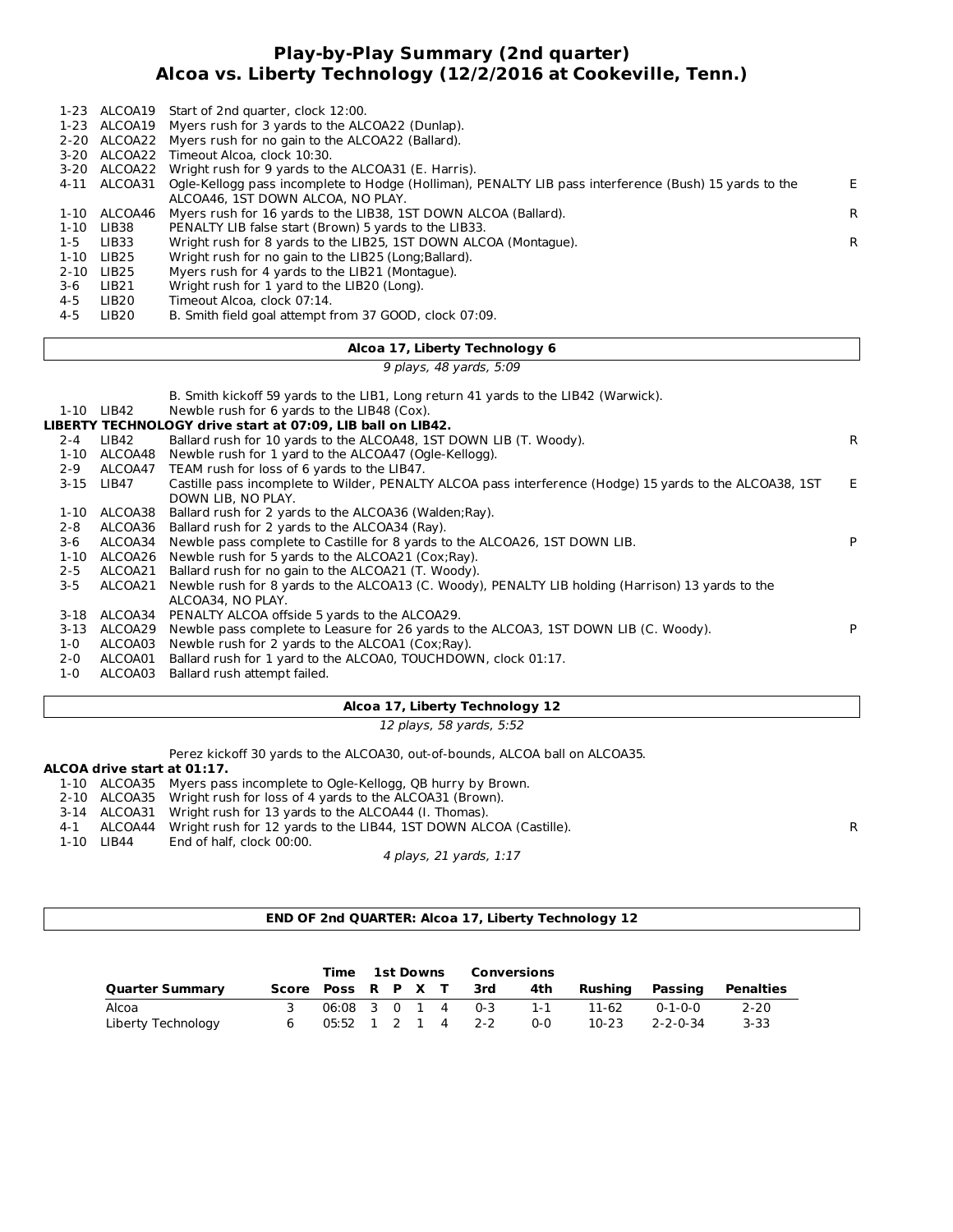#### **Quickie Statistics (Halftime Cumulative) Alcoa vs. Liberty Technology (12/2/2016 at Cookeville, Tenn.)**

|                                  | <b>ALCOA</b> | LIB         |
|----------------------------------|--------------|-------------|
| Score                            | 17           | 12          |
| <b>FIRST DOWNS</b>               | 10           | 7           |
| <b>RUSHES-YARDS (NET)</b>        | 24-140       | 20-82       |
| <b>PASSING-YARDS (NET)</b>       | 11           | 44          |
| Passes Att-Comp-Int              | $4 - 1 - 0$  | $5 - 3 - 0$ |
| <b>TOTAL OFFENSE PLAYS-YARDS</b> | 28-151       | 25-126      |
| <b>Fumble Returns-Yards</b>      | $0 - 0$      | $0 - 0$     |
| Punt Returns-Yards               | $0 - 0$      | $0 - 0$     |
| Kickoff Returns-Yards            | $2 - 48$     | $3 - 77$    |
| Interception Returns-Yards       | $0 - 0$      | $0 - 0$     |
| Punts (Number-Avg)               | $1-28$       | $2 - 23.5$  |
| Fumbles-Lost                     | $0 - 0$      | $0 - 0$     |
| Penalties-Yards                  | $5 - 51$     | $5 - 47$    |
| <b>Possession Time</b>           | 12:18        | 11:42       |
| Third-Down Conversions           | 1-5          | $2 - 5$     |
| <b>Fourth-Down Conversions</b>   | $1 - 1$      | $1 - 1$     |

#### **Alcoa Liberty Technology**

| <b>Rushing</b>               | No.                                       | Gain         | Loss             | Net      | TD           | Lg                      | Avg        | <b>Rushing</b>                                               | No. | Gain              | Loss              | <b>Net</b>  | TD           | Lg            | Avg              |
|------------------------------|-------------------------------------------|--------------|------------------|----------|--------------|-------------------------|------------|--------------------------------------------------------------|-----|-------------------|-------------------|-------------|--------------|---------------|------------------|
| Wright                       | 12                                        | 74           | $-4$             | 70       | $\mathbf 0$  | 21                      | 5.8        | <b>Ballard</b>                                               | 7   | 49                | $\mathbf 0$       | 49          | $\mathbf 0$  | 32            | $\overline{7}$   |
| Myers                        | $\overline{7}$                            | 57           | 0                | 57       | 0            | 19                      | 8.1        | Pewitte                                                      | 3   | 14                | 0                 | 14          | 0            | 8             | 4.7              |
|                              |                                           |              |                  |          |              |                         |            | Newble                                                       | 9   | 26                | $-1$              | 25          | $\mathbf 0$  | 6             | 2.8              |
| <b>Passing</b>               |                                           | $C-A-I$      | Yds              | TD       | Lg           |                         | Sack       | <b>Passing</b>                                               |     | $C - A - I$       | Yds               | <b>TD</b>   | Lg           |               | Sack             |
| Myers                        |                                           | $1 - 4 - 0$  | 11               | $\Omega$ | 11           |                         | 0          | Newble                                                       |     | $3 - 5 - 0$       | 44                | $\mathbf 0$ | 26           |               | 0                |
| <b>Receiving</b>             |                                           |              | No.              | Yds      | TD           | Tgt                     | Lg         | <b>Receiving</b>                                             |     | No.               | Yds               |             | TD           | Tgt           | Lg               |
| Ogle-Kellogg                 |                                           |              | $\mathbf{1}$     | 11       | $\mathbf 0$  | $\overline{\mathbf{4}}$ | 11         | Castille                                                     |     | 2                 | 18                |             | 0            | 2             | 10               |
|                              |                                           |              |                  |          |              |                         |            | Leasure                                                      |     | $\mathbf{1}$      | 26                |             | 0            | 3             | 26               |
| <b>Punting</b>               |                                           | No.          | Yds              | Avg      | Lg           | In20                    | ТB         | <b>Punting</b>                                               | No. | Yds               | Avg               |             | Lg           | In20          | TВ               |
| Ogle-Kellogg                 |                                           | $\mathbf{1}$ | 28               | 28.0     | 28           | $\mathbf{1}$            | $\Omega$   | Newble                                                       |     | $\mathbf 1$<br>41 | 41.0              |             | 41           | 0             | $\pmb{0}$        |
|                              |                                           |              |                  |          |              |                         |            | Castille                                                     |     | $\mathbf{1}$<br>6 | 6.0               |             | 6            | $\mathbf 0$   | 0                |
| <b>Punt Returns</b>          |                                           |              | No.              |          | Yards        | <b>TD</b>               | Lg         | <b>Punt Returns</b>                                          |     |                   | No.               |             | Yards        | <b>TD</b>     | Lg               |
|                              |                                           |              |                  |          |              |                         |            |                                                              |     |                   |                   |             |              |               |                  |
| <b>Kick Returns</b>          |                                           |              | No.              |          | Yards        | TD                      | Lg         | <b>Kick Returns</b>                                          |     |                   | No.               |             | Yards        | TD            | Lg               |
| Di. Johnson                  |                                           |              | $\mathbf 1$<br>1 |          | 24<br>24     | 0<br>0                  | 24         | Long                                                         |     |                   | $\mathbf 1$       |             | 41<br>23     | 0             | $\overline{41}$  |
| Wright                       |                                           |              |                  |          |              |                         | 24         | Bush<br>Castille                                             |     |                   | 1<br>$\mathbf{1}$ |             | 13           | 0<br>$\Omega$ | 23<br>13         |
| <b>Tackles</b>               |                                           | <b>UA-A</b>  |                  | Total    | <b>Sacks</b> |                         | <b>TFL</b> | <b>Tackles</b>                                               |     | <b>UA-A</b>       | <b>Total</b>      |             | <b>Sacks</b> |               | TFL              |
| Cox                          |                                           | $2 - 2$      |                  | 3.0      |              | 0.0                     | 0.0        | Long                                                         |     | $2 - 2$           | 3.0               |             |              | 0.0           | 0.0              |
| Warwick                      |                                           | $5 - 0$      |                  | 5.0      |              | 0.0                     | 0.0        | Montague                                                     |     | $4 - 0$           | 4.0               |             |              | 0.0           | 0.0              |
| Ray                          |                                           | $2 - 3$      |                  | 3.5      |              | 0.0                     | 1.0        | Dunlap                                                       |     | $2 - 0$           | 2.0               |             |              | 0.0           | 0.0              |
| T. Woody                     |                                           | $3 - 0$      |                  | 3.0      |              | 0.0                     | 0.0        | <b>Ballard</b>                                               |     | $2 - 2$           | 3.0               |             |              | 0.0           | 0.0              |
| Time<br>Qtr                  | <b>Scoring Play</b>                       |              |                  |          |              |                         |            |                                                              |     |                   |                   |             |              |               | V-H              |
| 09:20<br>1st                 |                                           |              |                  |          |              |                         |            | ALCOA - M. Salter 2 yd TD RUSH (KICK by B. Smith), 7-47 2:40 |     |                   |                   |             |              |               | $7-0$            |
| 06:37<br>1st<br>05:32<br>1st | LIB - Ballard 32 yd TD RUSH 5-46 1:05     |              |                  |          |              |                         |            | ALCOA - Wright 21 yd TD RUSH (KICK by B. Smith), 2-19 0:46   |     |                   |                   |             |              |               | $14-0$<br>$14-6$ |
| 2 <sub>nd</sub>              | 07:09 ALCOA - B. Smith 37 yd FG 9-48 5:09 |              |                  |          |              |                         |            |                                                              |     |                   |                   |             |              |               | $17-6$           |

2nd 01:17 LIB - Ballard 1 yd TD RUSH 12-58 5:52 17-12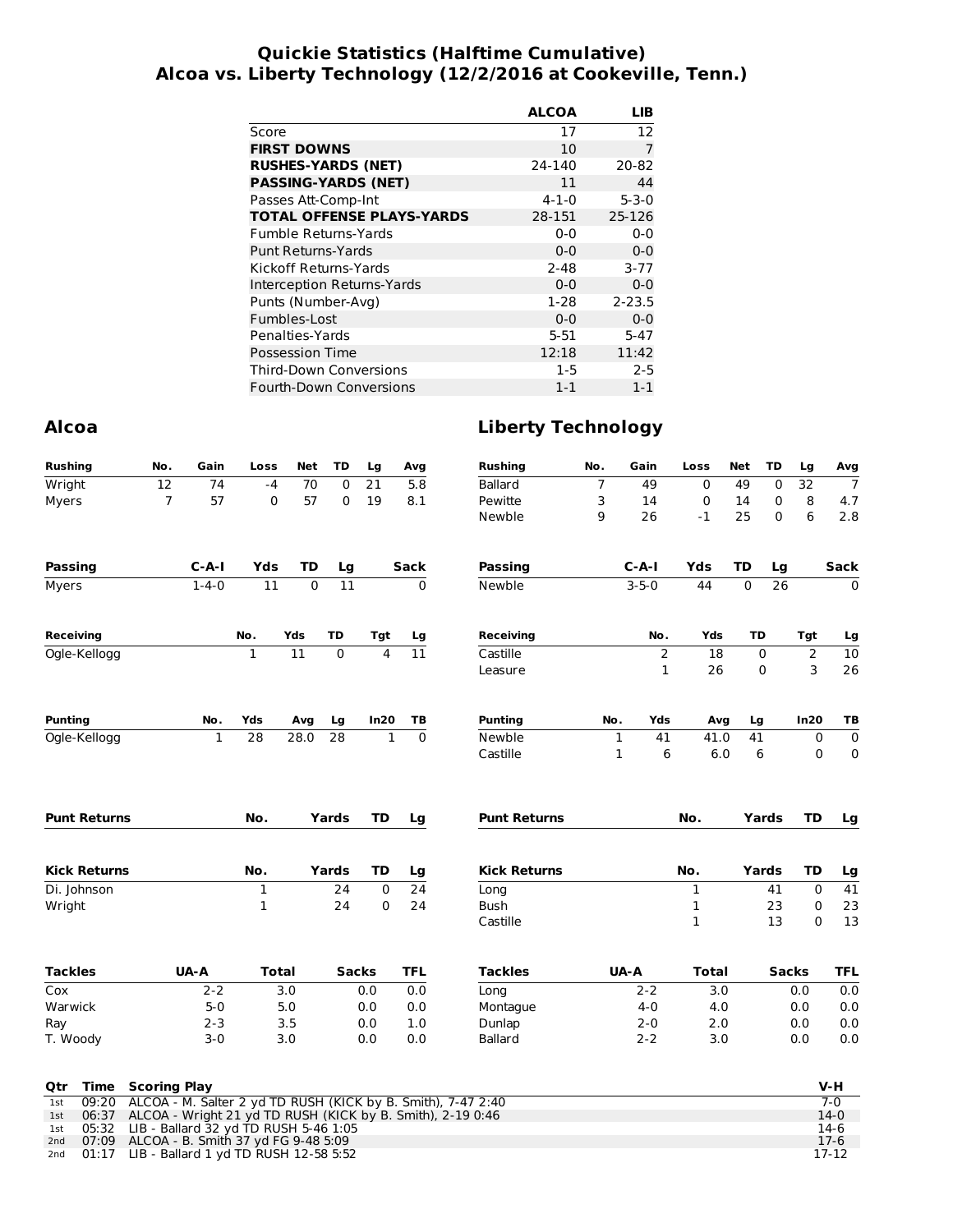#### **Quickie Statistics (2nd Quarter only) Alcoa vs. Liberty Technology (12/2/2016 at Cookeville, Tenn.)**

|                                  | <b>ALCOA</b> | LIB         |
|----------------------------------|--------------|-------------|
| Score                            | 3            | 6           |
| <b>FIRST DOWNS</b>               | 4            | 4           |
| <b>RUSHES-YARDS (NET)</b>        | 11-62        | $10-23$     |
| <b>PASSING-YARDS (NET)</b>       | $\Omega$     | 34          |
| Passes Att-Comp-Int              | $1 - 0 - 0$  | $2 - 2 - 0$ |
| <b>TOTAL OFFENSE PLAYS-YARDS</b> | 12-62        | 12-57       |
| Fumble Returns-Yards             | $0 - 0$      | $0 - 0$     |
| <b>Punt Returns-Yards</b>        | $0 - 0$      | $0 - 0$     |
| Kickoff Returns-Yards            | $0 - 0$      | $1 - 41$    |
| Interception Returns-Yards       | $0 - 0$      | $0 - 0$     |
| Punts (Number-Avg)               |              |             |
| Fumbles-Lost                     | $0 - 0$      | $0 - 0$     |
| Penalties-Yards                  | $2 - 20$     | $3 - 33$    |
| <b>Possession Time</b>           | 06:08        | 05:52       |
| Third-Down Conversions           | $0 - 3$      | $2 - 2$     |
| <b>Fourth-Down Conversions</b>   | $1 - 1$      | 0-0         |

#### **Alcoa Liberty Technology**

| <b>Rushing</b>      | No.            | Gain        | Loss         | <b>Net</b>  | TD           | Avg          | Lg          | <b>Rushing</b>      | No. | Gain        | Loss         | <b>Net</b> | <b>TD</b>    | Avg          | Lg              |
|---------------------|----------------|-------------|--------------|-------------|--------------|--------------|-------------|---------------------|-----|-------------|--------------|------------|--------------|--------------|-----------------|
| Wright              | $\overline{7}$ | 43          | $-4$         | 39          | $\mathbf 0$  | 5.6          | 13          | <b>Ballard</b>      | 5   | 15          | 0            | 15         | $\mathbf{1}$ | 3            | 10              |
| Myers               | 4              | 23          | 0            | 23          | 0            | 5.8          | 16          | Newble              | 4   | 14          | 0            | 14         | $\mathbf 0$  | 3.5          | 6               |
| <b>Passing</b>      |                | $C-A-I$     | Yds          | TD          | Lg           |              | <b>Sack</b> | <b>Passing</b>      |     | $C-A-I$     | Yds          | TD         | Lg           |              | <b>Sack</b>     |
| Myers               |                | $0 - 1 - 0$ | $\mathbf 0$  | $\mathbf 0$ |              |              | 0           | Newble              |     | $2 - 2 - 0$ | 34           | 0          | 26           |              | $\mathbf 0$     |
| <b>Receiving</b>    |                | No.         |              | Yards       | <b>TD</b>    | Tgt          | Lg          | <b>Receiving</b>    |     | No.         | Yards        |            | <b>TD</b>    | Tgt          | Lg              |
| Ogle-Kellogg        |                | $\mathbf 0$ |              | 0           | 0            | $\mathbf{1}$ |             | Castille            |     | $\mathbf 1$ |              | 8          | $\mathbf 0$  | $\mathbf{1}$ | $\overline{8}$  |
|                     |                |             |              |             |              |              |             | Leasure             |     | 1           |              | 26         | 0            | $\mathbf{1}$ | 26              |
| <b>Punting</b>      | No.            | Yds         | Avg          |             | Lng          | In20         | TB          | <b>Punting</b>      | No. | Yds         | Avg          |            | Lng          | In20         | TB              |
| <b>Punt Returns</b> |                |             | No.          |             | Yards        | TD           | Lg          | <b>Punt Returns</b> |     |             | No.          |            | Yards        | TD           | Lg              |
| <b>Kick Returns</b> |                |             | No.          |             | Yards        | TD           | Lg          | <b>Kick Returns</b> |     |             | No.          |            | Yards        | TD           | Lg              |
|                     |                |             |              |             |              |              |             | Long                |     |             | 1            |            | 41           | $\mathbf{0}$ | $\overline{41}$ |
| <b>Tackles</b>      |                | <b>UA-A</b> | <b>Total</b> |             | <b>Sacks</b> |              | <b>TFL</b>  | <b>Tackles</b>      |     | UA-A        | <b>Total</b> |            | <b>Sacks</b> |              | <b>TFL</b>      |
| Cox                 |                | $1-2$       | 2.0          |             |              | 0.0          | 0.0         | Long                |     | $1 - 1$     | 1.5          |            |              | 0.0          | 0.0             |
| Warwick             |                | $1 - 0$     | 1.0          |             |              | 0.0          | 0.0         | Montague            |     | $2 - 0$     | 2.0          |            |              | 0.0          | 0.0             |
| Ray                 |                | $1-3$       | 2.5          |             |              | 0.0          | 0.0         | Dunlap              |     | $1 - 0$     | 1.0          |            |              | 0.0          | 0.0             |
| T. Woody            |                | $2 - 0$     | 2.0          |             |              | 0.0          | 0.0         | <b>Ballard</b>      |     | $2 - 1$     | 2.5          |            |              | 0.0          | 0.0             |

|  | <b>Qtr Time Scoring Play</b>                    | V-H       |
|--|-------------------------------------------------|-----------|
|  | 2nd 07:09 ALCOA - B. Smith 37 yd FG 9-48 5:09   |           |
|  | 2nd 01:17 LIB - Ballard 1 yd TD RUSH 12-58 5:52 | $17 - 12$ |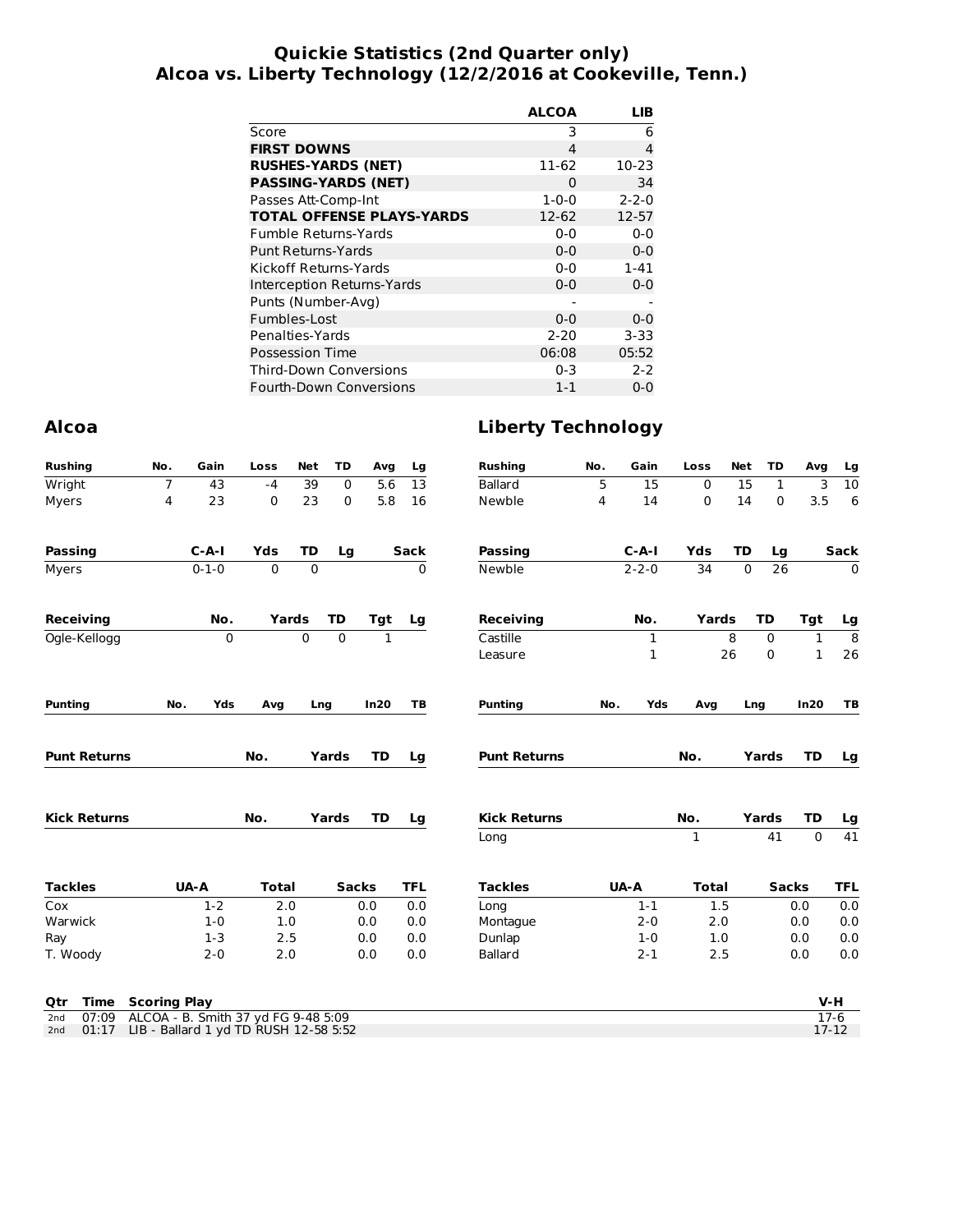#### **Play-by-Play Summary (3rd quarter) Alcoa vs. Liberty Technology (12/2/2016 at Cookeville, Tenn.)**

|              | 1-10 LIB44<br>ALCOA ball on ALCOA40.      | Start of 3rd quarter, clock 12:00.                                                                                     |              |
|--------------|-------------------------------------------|------------------------------------------------------------------------------------------------------------------------|--------------|
|              |                                           | B. Smith kickoff 43 yards to the LIB17, Bush return 14 yards to the LIB31 (Cox; Warwick).                              |              |
|              |                                           | LIBERTY TECHNOLOGY drive start at 12:00.                                                                               |              |
|              | 1-10 LIB31                                | Pewitte rush for 13 yards to the LIB44, 1ST DOWN LIB (Ogle-Kellogg).                                                   | $\mathsf{R}$ |
|              | 1-10 LIB44                                | Pewitte rush for 1 yard to the LIB45 (McKeehan).                                                                       |              |
| $2-9$        | LIB45<br>1-10 ALCOA44                     | Newble rush for 11 yards to the ALCOA44, 1ST DOWN LIB (Cox).<br>Pewitte rush for no gain to the ALCOA44 (Maples; Ray). | $\mathsf{R}$ |
|              | 2-10 ALCOA44                              | Newble rush for no gain to the ALCOA44 (T. Woody).                                                                     |              |
|              | 3-10 ALCOA44                              | Newble pass complete to Leasure for 24 yards to the ALCOA20, 1ST DOWN LIB (Di. Johnson).                               | P            |
|              | 1-10 ALCOA20                              | Ballard rush for loss of 2 yards to the ALCOA22 (Ray).                                                                 |              |
|              |                                           | 2-12 ALCOA22 Newble pass incomplete to Castille, QB hurry by Warwick.                                                  |              |
|              |                                           | 3-12 ALCOA22 Newble pass incomplete to Mart. Cole.                                                                     |              |
|              |                                           | 4-12 ALCOA22 Newble rush for 11 yards to the ALCOA11 (C. Woody), PENALTY ALCOA delay of game 4 yards to the            |              |
|              |                                           | ALCOA18, NO PLAY.                                                                                                      |              |
| 4-8          |                                           | ALCOA18 Newble pass incomplete to Mart. Cole, QB hurry by T. Woody.                                                    |              |
|              |                                           | 10 plays, 51 yards, 3:56                                                                                               |              |
|              | ALCOA drive start at 08:04.               |                                                                                                                        |              |
|              |                                           | 1-10 ALCOA18 Wright rush for 9 yards to the ALCOA27 (Holliman).                                                        |              |
| 2-1          |                                           | ALCOA27 Wright rush for no gain to the ALCOA27 (I. Thomas; Dunlap).                                                    |              |
| 3-1          |                                           | ALCOA27 Wright rush for 4 yards to the ALCOA31, 1ST DOWN ALCOA (Dunlap).                                               | R            |
|              | 1-10 ALCOA31                              | Myers rush for loss of 3 yards to the ALCOA28 (Ballard).                                                               |              |
|              |                                           | 2-13 ALCOA28 Wright rush for 72 yards to the LIB0, 1ST DOWN ALCOA, TOUCHDOWN, clock 06:01.                             | R            |
| $1-0$        | LIB03                                     | B. Smith kick attempt good.                                                                                            |              |
|              |                                           | Alcoa 24, Liberty Technology 12                                                                                        |              |
|              |                                           | 5 plays, 82 yards, 2:03                                                                                                |              |
|              |                                           |                                                                                                                        |              |
|              |                                           |                                                                                                                        |              |
|              |                                           | B. Smith kickoff 60 yards to the LIBO, touchback.<br><b>LIBERTY TECHNOLOGY drive start at 06:01.</b>                   |              |
|              | 1-10 LIB20                                | Pewitte rush for 3 yards to the LIB23 (Warwick).                                                                       |              |
| $2 - 7$      | LIB23                                     | Newble pass complete to Castille for 9 yards to the LIB32, 1ST DOWN LIB (Cox).                                         | P            |
|              | 1-10 LIB32                                | Newble rush for 2 yards to the LIB34 (T. Woody).                                                                       |              |
| 2-8          | LIB34                                     | Newble pass incomplete to Castille.                                                                                    |              |
| $3 - 8$      | LIB34                                     | Newble pass intercepted by Cox at the LIB42, Cox return 0 yards to the LIB42.                                          |              |
|              |                                           | 5 plays, 14 yards, 1:46                                                                                                |              |
|              |                                           |                                                                                                                        |              |
|              | ALCOA drive start at 04:15.<br>1-10 LIB42 | PENALTY ALCOA false start (Perkins) 5 yards to the LIB47.                                                              |              |
|              | 1-15 LIB47                                | M. Salter rush for 11 yards to the LIB36 (Bush; Dunlap).                                                               |              |
| $2 - 4$      | LIB36                                     | Myers rush for 1 yard to the LIB35 (Fitzhugh).                                                                         |              |
| $3 - 3$      | LIB35                                     | Wright rush for 5 yards to the LIB30, 1ST DOWN ALCOA (Newble).                                                         | R            |
|              | 1-10 LIB30                                | Timeout Alcoa, clock 02:27.                                                                                            |              |
|              | 1-10 LIB30                                | Myers rush for 9 yards to the LIB21 (Montague).                                                                        |              |
| 2-1          | LIB <sub>21</sub>                         | M. Salter rush for 8 yards to the LIB13, 1ST DOWN ALCOA (Long).                                                        | $\mathsf{R}$ |
| $1 - 10$     | LIB13                                     | M. Salter rush for 6 yards to the LIB7 (Castille).                                                                     |              |
| 2-4          | LIB07                                     | Wright rush for 1 yard to the LIB6 (I. Thomas).                                                                        |              |
| 3-3<br>$1-0$ | LIB06<br>LIB03                            | Myers rush for 6 yards to the LIB0, 1ST DOWN ALCOA, TOUCHDOWN, clock 00:20.<br>B. Smith kick attempt good.             | R            |
|              |                                           |                                                                                                                        |              |
|              |                                           | Alcoa 31, Liberty Technology 12                                                                                        |              |
|              |                                           | 8 plays, 42 yards, 3:55                                                                                                |              |

**LIBERTY TECHNOLOGY drive start at 00:20.** 1-10 Ballard rush for 10 yards to the LIB32, 1ST DOWN LIB (Warwick). R

Newble rush for 3 yards to the LIB35, out-of-bounds.

#### **END OF 3rd QUARTER: Alcoa 31, Liberty Technology 12**

|                        |   |                                                   |                    | Time 1st Downs |  |     | Conversions |         |         |                                   |       |
|------------------------|---|---------------------------------------------------|--------------------|----------------|--|-----|-------------|---------|---------|-----------------------------------|-------|
| <b>Quarter Summary</b> |   |                                                   | Score Poss R P X T |                |  | 3rd | 4th         | Rushina | Passing | Penalties                         |       |
| Alcoa                  |   | 05:58 5 0 0 5 3-3                                 |                    |                |  |     |             | . በ-በ   | 13-129  | and the state of the state of the | $2-9$ |
| Liberty Technology     | 0 | $06:02 \quad 3 \quad 2 \quad 0 \quad 5 \quad 1-3$ |                    |                |  |     |             | 0-1     | 10-41   | 2-7-1-33                          | 0-0   |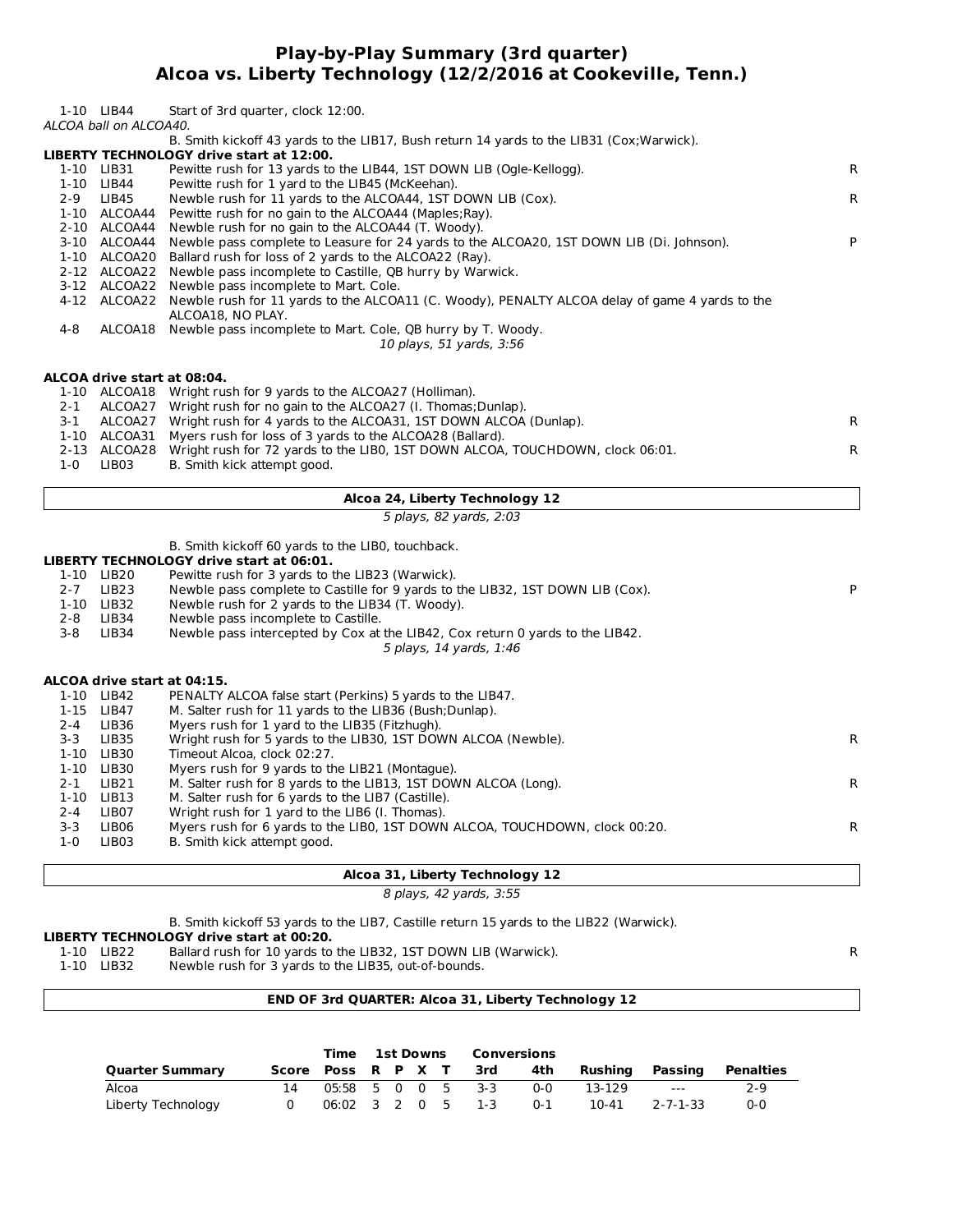#### **Quickie Statistics (3rd Quarter Cumulative) Alcoa vs. Liberty Technology (12/2/2016 at Cookeville, Tenn.)**

|                                  | <b>ALCOA</b> | LIB          |
|----------------------------------|--------------|--------------|
| Score                            | 31           | 12           |
| <b>FIRST DOWNS</b>               | 15           | 12           |
| <b>RUSHES-YARDS (NET)</b>        | 37-269       | 30-123       |
| <b>PASSING-YARDS (NET)</b>       | 11           | 77           |
| Passes Att-Comp-Int              | $4 - 1 - 0$  | $12 - 5 - 1$ |
| <b>TOTAL OFFENSE PLAYS-YARDS</b> | 41-280       | 42-200       |
| <b>Fumble Returns-Yards</b>      | $0 - 0$      | $0 - 0$      |
| Punt Returns-Yards               | $0 - 0$      | $0 - 0$      |
| Kickoff Returns-Yards            | $2 - 48$     | $5 - 106$    |
| Interception Returns-Yards       | $1 - 0$      | $0 - 0$      |
| Punts (Number-Avg)               | $1-28$       | $2 - 23.5$   |
| Fumbles-Lost                     | $0 - 0$      | $0 - 0$      |
| Penalties-Yards                  | $7 - 60$     | $5 - 47$     |
| <b>Possession Time</b>           | 18:16        | 17:44        |
| Third-Down Conversions           | $4-8$        | $3-8$        |
| <b>Fourth-Down Conversions</b>   | $1 - 1$      | $1 - 2$      |

#### **Alcoa Liberty Technology**

| <b>Rushing</b>               | No.                                   | Gain         | Loss         | Net      | TD           | Lg             | Avg             | <b>Rushing</b>                                               | No. | Gain               | Loss                | Net      | TD           | Lg          | Avg            |
|------------------------------|---------------------------------------|--------------|--------------|----------|--------------|----------------|-----------------|--------------------------------------------------------------|-----|--------------------|---------------------|----------|--------------|-------------|----------------|
| Wright                       | 18                                    | 165          | $-4$         | 161      | 0            | 72             | 8.9             | Ballard                                                      | 9   | 59                 | $-2$                | 57       | $\mathbf 0$  | 32          | 6.3            |
| Myers                        | 11                                    | 73           | $-3$         | 70       | 0            | 19             | 6.4             | Pewitte                                                      | 7   | 31                 | 0                   | 31       | 0            | 13          | 4.4            |
|                              |                                       |              |              |          |              |                |                 | Newble                                                       | 13  | 42                 | $-1$                | 41       | 0            | 11          | 3.2            |
| Passing                      |                                       | $C-A-I$      | Yds          | TD       | Lg           |                | Sack            | Passing                                                      |     | C-A-I              | Yds                 | TD       | Lg           |             | Sack           |
| Myers                        |                                       | $1 - 4 - 0$  | 11           | $\Omega$ | 11           |                | 0               | Newble                                                       |     | $5 - 12 - 1$       | 77                  | $\Omega$ | 26           |             | $\mathbf{0}$   |
| <b>Receiving</b>             |                                       |              | No.          | Yds      | TD           | Tgt            | Lg              | <b>Receiving</b>                                             |     | No.                | Yds                 |          | TD           | Tgt         | Lg             |
| Ogle-Kellogg                 |                                       |              | $\mathbf 1$  | 11       | $\mathbf 0$  | $\overline{4}$ | $\overline{11}$ | Castille                                                     |     | 3                  | 27                  |          | 0            | 5           | 10             |
|                              |                                       |              |              |          |              |                |                 | Leasure                                                      |     | $\overline{2}$     | 50                  |          | 0            | 4           | 26             |
| <b>Punting</b>               |                                       | No.          | Yds          | Avg      | Lg           | In20           | ТB              | <b>Punting</b>                                               | No. | Yds                | Avg                 |          | Lg           | In20        | ТB             |
| Ogle-Kellogg                 |                                       | $\mathbf{1}$ | 28           | 28.0     | 28           | $\mathbf{1}$   | $\Omega$        | Newble                                                       |     | $\mathbf{1}$<br>41 | 41.0                |          | 41           | $\pmb{0}$   | $\pmb{0}$      |
|                              |                                       |              |              |          |              |                |                 | Castille                                                     |     | $\mathbf 1$<br>6   | 6.0                 |          | 6            | $\mathbf 0$ | 0              |
| <b>Punt Returns</b>          |                                       |              | No.          |          | Yards        | TD             | Lg              | <b>Punt Returns</b>                                          |     |                    | No.                 |          | Yards        | TD          | Lg             |
|                              |                                       |              |              |          |              |                |                 |                                                              |     |                    |                     |          |              |             |                |
| <b>Kick Returns</b>          |                                       |              | No.          |          | Yards        | TD             | Lg              | <b>Kick Returns</b>                                          |     |                    | No.                 |          | Yards        | TD          | Lg             |
| Di. Johnson                  |                                       |              | $\mathbf 1$  |          | 24           | $\mathbf 0$    | 24              | Long                                                         |     |                    | 1                   |          | 41           | $\mathbf 0$ | 41             |
| Wright                       |                                       |              | 1            |          | 24           | 0              | 24              | Bush<br>Castille                                             |     |                    | $\overline{c}$<br>2 |          | 37<br>28     | 0<br>0      | 23<br>15       |
| <b>Tackles</b>               |                                       | UA-A         | <b>Total</b> |          | <b>Sacks</b> |                | <b>TFL</b>      | <b>Tackles</b>                                               |     | UA-A               | Total               |          | <b>Sacks</b> |             | <b>TFL</b>     |
| Cox                          |                                       | $4 - 3$      |              | 5.5      |              | 0.0            | 0.0             | Long                                                         |     | $3 - 2$            | 4.0                 |          |              | 0.0         | 0.0            |
| Warwick                      |                                       | $8 - 1$      |              | 8.5      |              | 0.0            | 0.0             | Montague                                                     |     | $5 - 0$            | 5.0                 |          |              | 0.0         | 0.0            |
| Ray                          |                                       | 3-4          |              | 5.0      |              | 0.0            | 2.0             | Dunlap                                                       |     | $3-2$              | 4.0                 |          |              | 0.0         | 0.0            |
| T. Woody                     |                                       | $5-0$        |              | 5.0      |              | 0.0            | 0.0             | <b>Ballard</b>                                               |     | $3-2$              | 4.0                 |          |              | 0.0         | 1.0            |
| Time<br>Qtr                  | <b>Scoring Play</b>                   |              |              |          |              |                |                 |                                                              |     |                    |                     |          |              |             | V-H            |
| 09:20<br>1st                 |                                       |              |              |          |              |                |                 | ALCOA - M. Salter 2 yd TD RUSH (KICK by B. Smith), 7-47 2:40 |     |                    |                     |          |              |             | $7-0$          |
| 06:37<br>1st<br>05:32<br>1st | LIB - Ballard 32 yd TD RUSH 5-46 1:05 |              |              |          |              |                |                 | ALCOA - Wright 21 yd TD RUSH (KICK by B. Smith), 2-19 0:46   |     |                    |                     |          |              |             | $14-0$<br>14-6 |
| 07:09<br>2 <sub>nd</sub>     | ALCOA - B. Smith 37 yd FG 9-48 5:09   |              |              |          |              |                |                 |                                                              |     |                    |                     |          |              |             | $17-6$         |
| 01:17<br>2 <sub>nd</sub>     | LIB - Ballard 1 yd TD RUSH 12-58 5:52 |              |              |          |              |                |                 |                                                              |     |                    |                     |          |              |             | 17-12          |

3rd 06:01 ALCOA - Wright 72 yd TD RUSH (KICK by B. Smith), 5-82 2:03 24-12 3rd 00:20 ALCOA - Myers 6 yd TD RUSH (KICK by B. Smith), 8-42 3:55 31-12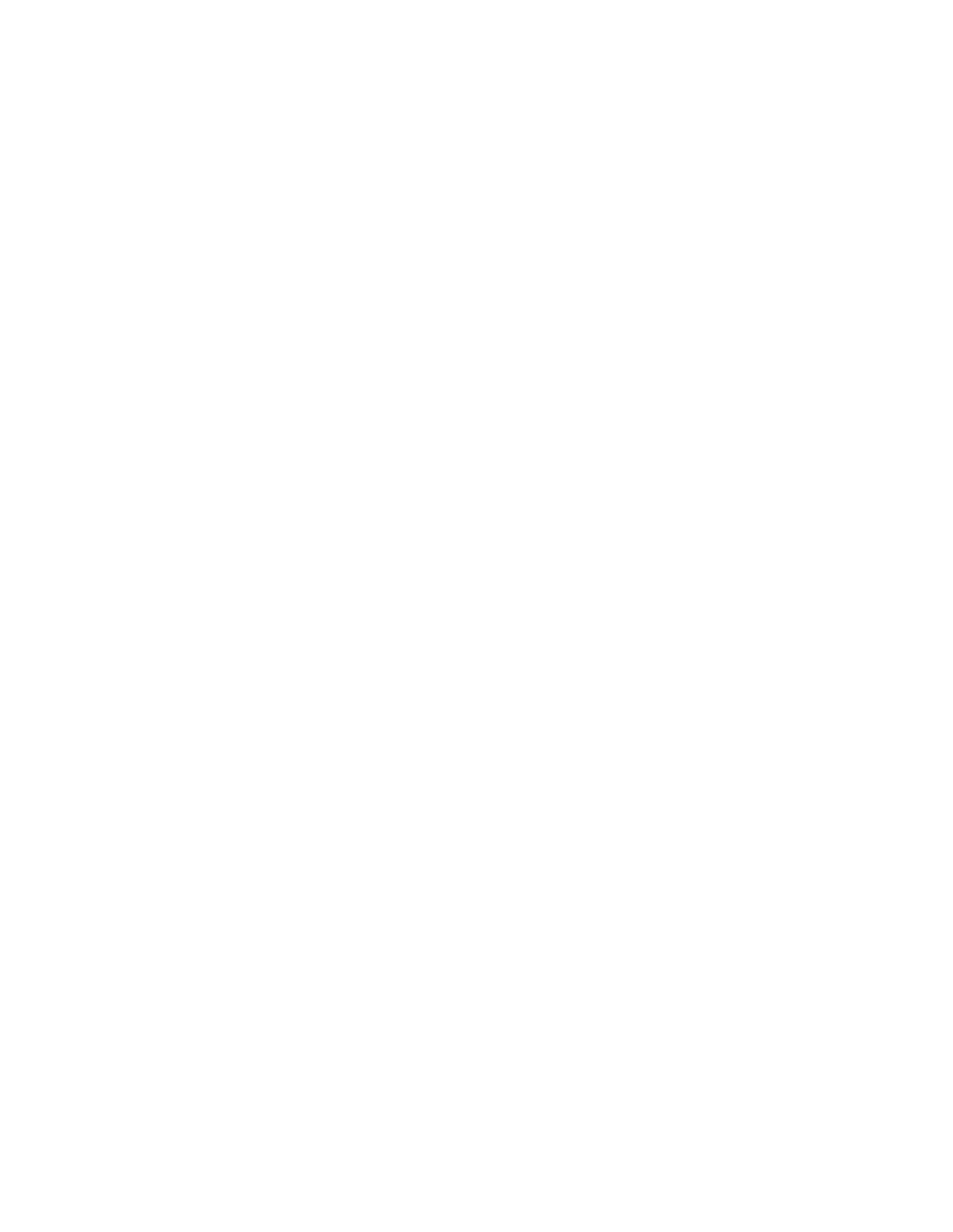#### **Quickie Statistics (3rd Quarter only) Alcoa vs. Liberty Technology (12/2/2016 at Cookeville, Tenn.)**

| <b>ALCOA</b> | <b>LIB</b>  |
|--------------|-------------|
| 14           | 0           |
| 5            | 5           |
| 13-129       | 10-41       |
|              | 33          |
|              | $7 - 2 - 1$ |
| 13-129       | 17-74       |
| $0 - 0$      | $0 - 0$     |
| $0 - 0$      | $0 - 0$     |
| $0 - 0$      | $2 - 29$    |
| $1 - 0$      | $0 - 0$     |
|              |             |
| $0 - 0$      | $0 - 0$     |
| $2-9$        | $0 - 0$     |
| 05:58        | 06:02       |
| $3-3$        | $1-3$       |
| $0 - 0$      | $0 - 1$     |
|              |             |

## **Alcoa Liberty Technology**

| <b>Rushing</b>      | No.                 | Gain                                                     | Loss         | <b>Net</b> | <b>TD</b>    | Avg          | Lg         | <b>Rushing</b>                                             | No. | Gain        | Loss         | <b>Net</b> | TD           | Avg          | Lg         |
|---------------------|---------------------|----------------------------------------------------------|--------------|------------|--------------|--------------|------------|------------------------------------------------------------|-----|-------------|--------------|------------|--------------|--------------|------------|
| Wright              | 6                   | 91                                                       | 0            | 91         | $\mathbf{1}$ | 15.2         | 72         | <b>Ballard</b>                                             | 2   | 10          | $-2$         | 8          | $\mathbf 0$  | 4            | 10         |
| Myers               | 4                   | 16                                                       | $-3$         | 13         | $\mathbf{1}$ | 3.3          | 9          | Pewitte                                                    | 4   | 17          | 0            | 17         | $\mathbf 0$  | 4.3          | 13         |
|                     |                     |                                                          |              |            |              |              |            | Newble                                                     | 4   | 16          | 0            | 16         | $\Omega$     | 4            | 11         |
| <b>Passing</b>      |                     | $C - A - I$                                              | Yds          | <b>TD</b>  | Lg           |              | Sack       | <b>Passing</b>                                             |     | $C - A - I$ | Yds          | <b>TD</b>  | Lg           |              | Sack       |
|                     |                     |                                                          |              |            |              |              |            | Newble                                                     |     | $2 - 7 - 1$ | 33           | 0          | 24           |              | 0          |
| Receiving           |                     | No.                                                      | Yards        |            | <b>TD</b>    | Tgt          | Lg         | <b>Receiving</b>                                           |     | No.         | Yards        |            | TD           | Tgt          | Lg         |
|                     |                     |                                                          |              |            |              |              |            | Castille                                                   |     | 1           |              | 9          | 0            | 3            | 9          |
|                     |                     |                                                          |              |            |              |              |            | Leasure                                                    |     | 1           |              | 24         | 0            | $\mathbf{1}$ | 24         |
| <b>Punting</b>      | No.                 | Yds                                                      | Avg          |            | Lng          | In20         | TB         | <b>Punting</b>                                             | No. | Yds         | Avq          |            | Lng          | In20         | TB         |
| <b>Punt Returns</b> |                     |                                                          | No.          |            | Yards        | TD           | Lg         | <b>Punt Returns</b>                                        |     |             | No.          |            | Yards        | TD           | Lg         |
| <b>Kick Returns</b> |                     |                                                          | No.          |            | Yards        | TD           | Lg         | <b>Kick Returns</b>                                        |     |             | No.          |            | Yards        | TD           | Lg         |
|                     |                     |                                                          |              |            |              |              |            | <b>Bush</b>                                                |     |             | 1            |            | 14           | 0            | 14         |
|                     |                     |                                                          |              |            |              |              |            | Castille                                                   |     |             | 1            |            | 15           | 0            | 15         |
| <b>Tackles</b>      |                     | UA-A                                                     | <b>Total</b> |            |              | <b>Sacks</b> | <b>TFL</b> | <b>Tackles</b>                                             |     | UA-A        | <b>Total</b> |            | <b>Sacks</b> |              | <b>TFL</b> |
| Cox                 |                     | $2 - 1$                                                  |              | 2.5        |              | 0.0          | 0.0        | Long                                                       |     | $1 - 0$     | 1.0          |            |              | 0.0          | 0.0        |
| Warwick             |                     | $3 - 1$                                                  |              | 3.5        |              | 0.0          | 0.0        | Montaque                                                   |     | $1 - 0$     | 1.0          |            |              | 0.0          | 0.0        |
| Ray                 |                     | $1 - 1$                                                  |              | 1.5        |              | 0.0          | 1.0        | Dunlap                                                     |     | $1 - 2$     | 2.0          |            |              | 0.0          | 0.0        |
| T. Woody            |                     | $2 - 0$                                                  |              | 2.0        |              | 0.0          | 0.0        | <b>Ballard</b>                                             |     | $1 - 0$     | 1.0          |            |              | 0.0          | 1.0        |
| Time<br>Qtr         | <b>Scoring Play</b> |                                                          |              |            |              |              |            |                                                            |     |             |              |            |              | $V-H$        |            |
| 06:01<br>3rd        |                     |                                                          |              |            |              |              |            | ALCOA - Wright 72 yd TD RUSH (KICK by B. Smith), 5-82 2:03 |     |             |              |            |              | $24 - 12$    |            |
| 00:20<br>3rd        |                     | ALCOA - Myers 6 yd TD RUSH (KICK by B. Smith), 8-42 3:55 |              |            |              |              |            |                                                            |     |             |              |            |              | $31 - 12$    |            |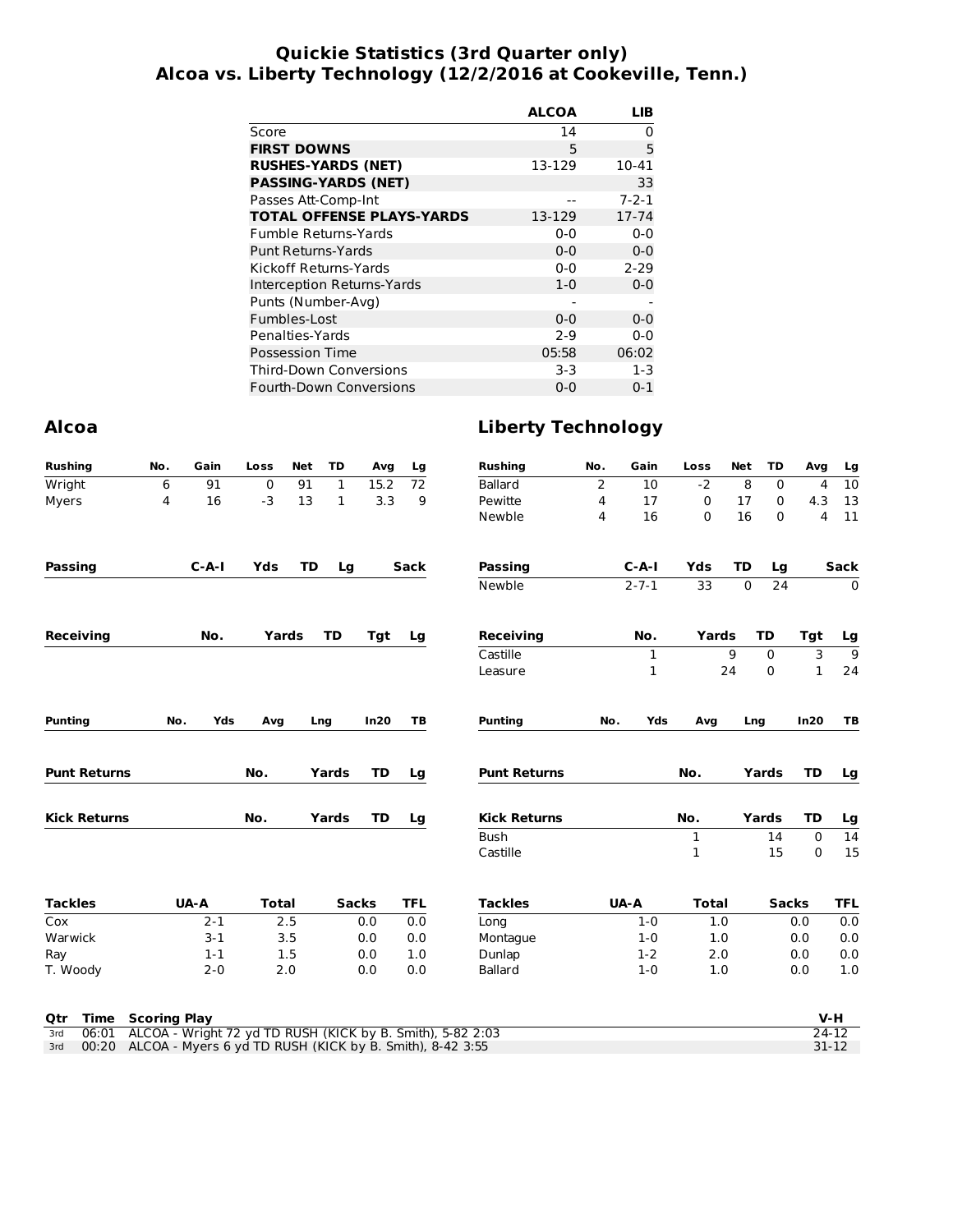#### **Play-by-Play Summary (4th quarter) Alcoa vs. Liberty Technology (12/2/2016 at Cookeville, Tenn.)**

- 2-7 LIB35 Start of 4th quarter, clock 12:00.<br>2-7 LIB35 Castille rush for loss of 4 yards to
- 2-7 LIB35 Castille rush for loss of 4 yards to the LIB31 (Dunkin).
- 3-11 LIB31 Newble pass incomplete to Pewitte, QB hurry by Dunkin.
- 4-11 LIB31 Castille punt 39 yards to the ALCOA30, downed.

4 plays, 9 yards, 1:23

#### **ALCOA drive start at 10:57.**

1-10 ALCOA30 Myers pass complete to Ogle-Kellogg for 70 yards to the LIB0, 1ST DOWN ALCOA, TOUCHDOWN, clock 10:46. P 1-0 LIB03 B. Smith kick attempt good.

#### **Alcoa 38, Liberty Technology 12**

1 plays, 70 yards, 0:11

**LIBERTY TECHNOLOGY drive start at 10:46.** 3 plays, -1 yards, 1:39 **ALCOA drive start at 09:07. Alcoa 45, Liberty Technology 12** 6 plays, 66 yards, 2:59 B. Smith kickoff 52 yards to the LIB8, Long return 21 yards to the LIB29 (Rodriguez). 1-10 LIB29 Newble rush for 2 yards to the LIB31 (T. Woody).<br>2-8 LIB31 Newble pass incomplete to Wilder. LIB31 Newble pass incomplete to Wilder.<br>1981 Newble sacked for loss of 3 vards t 3-8 LIB31 Newble sacked for loss of 3 yards to the LIB28 (Dunkin).<br>4-11 LIB28 Castille punt 38 yards to the ALCOA34, out-of-bounds. Castille punt 38 yards to the ALCOA34, out-of-bounds. 1-10 ALCOA34 McNear rush for 6 yards to the ALCOA40 (Dunlap). 2-4 ALCOA40 Tyson rush for 49 yards to the LIB11, 1ST DOWN ALCOA (Long). The controller are controllered as the R<br>1-10 LIB11 McNear rush for 2 yards to the LIB9 (Bush). McNear rush for 2 yards to the LIB9 (Bush). 2-8 LIB09 McNear rush for no gain to the LIB9 (Long).<br>3-8 LIB09 Tyson rush for 7 vards to the LIB2 (Long). 3-8 LIB09 Tyson rush for 7 yards to the LIB2 (Long). 4-1 LIB02 McNear rush for 2 yards to the LIB0, 1ST DOWN ALCOA, TOUCHDOWN, clock 06:08. 1-0 LIB03 B. Smith kick attempt good. Rankin kickoff 42 yards to the LIB18, Bush return 0 yards to the LIB18 (Cox).

#### **LIBERTY TECHNOLOGY drive start at 06:08.** 8 plays, 28 yards, 4:19 **ALCOA drive start at 01:49.** 1-10 LIB18 Ballard rush for 20 yards to the LIB38, 1ST DOWN LIB (Di. Johnson). R 1-10 LIB38 Newble rush for loss of 7 yards to the LIB31 (Rodriguez).<br>2-17 LIB31 PENALTY ALCOA offside (I. Carter) 5 vards to the LIB36. 2-17 LIB31 PENALTY ALCOA offside (J. Carter) 5 yards to the LIB36.<br>2-12 LIB36 Ballard rush for 11 yards to the LIB47 (Cox). LIB36 Ballard rush for 11 yards to the LIB47 (Cox).<br>LIB47 Newble rush for loss of 2 yards to the LIB45 3-1 LIB47 Newble rush for loss of 2 yards to the LIB45 (Di. Johnson). 4-3 LIB45 Newble pass complete to Castille for 5 yards to the 50 yardline, 1ST DOWN LIB. 1-10 LIB50 Ballard rush for loss of 1 yard to the LIB49 (Rodriguez;Dunkin). 2-11 LIB49 Newble rush for loss of 7 yards to the LIB42 (C. Woody). 3-18 LIB42 Newble pass complete to Wilder for 4 yards to the LIB46, out-of-bounds.<br>4-14 LIB46 Castille punt 53 yards to the ALCOA1, downed. Castille punt 53 yards to the ALCOA1, downed. 1-10 ALCOA01 McNear rush for 63 yards to the LIB36, 1ST DOWN ALCOA (Montague). R

3 plays, 69 yards, 1:49 1-10 LIB36 PENALTY LIB offside (Brown) 5 yards to the LIB31. 1-5 LIB31 Timeout Alcoa, clock 01:00. 1-5 LIB31 Tyson rush for no gain to the LIB31 (I. Thomas). 2-5 LIB31 McCord rush for 1 yard to the LIB30 (Fitzhugh). 3-4 LIB30 End of game, clock 00:00.

|                        |                    |                 |  |                  | Alcoa 45, Liberty Technology 12 |             |           |                 |           |
|------------------------|--------------------|-----------------|--|------------------|---------------------------------|-------------|-----------|-----------------|-----------|
|                        |                    | Time            |  | <b>1st Downs</b> |                                 | Conversions |           |                 |           |
| <b>Quarter Summary</b> | Score Poss R P X T |                 |  |                  | 3rd                             | 4th         | Rushina   | Passing         | Penalties |
| Alcoa                  | 14                 | $04:59$ 3 1 0 4 |  |                  | $0 - 1$                         | $1 - 1$     | $9 - 130$ | 1-1-0-70        | $1-5$     |
| Liberty Technology     | 0                  | 07:01           |  | - 0              | $0 - 4$                         | 1-1         | $9-9$     | $2 - 4 - 0 - 9$ | 1-5       |